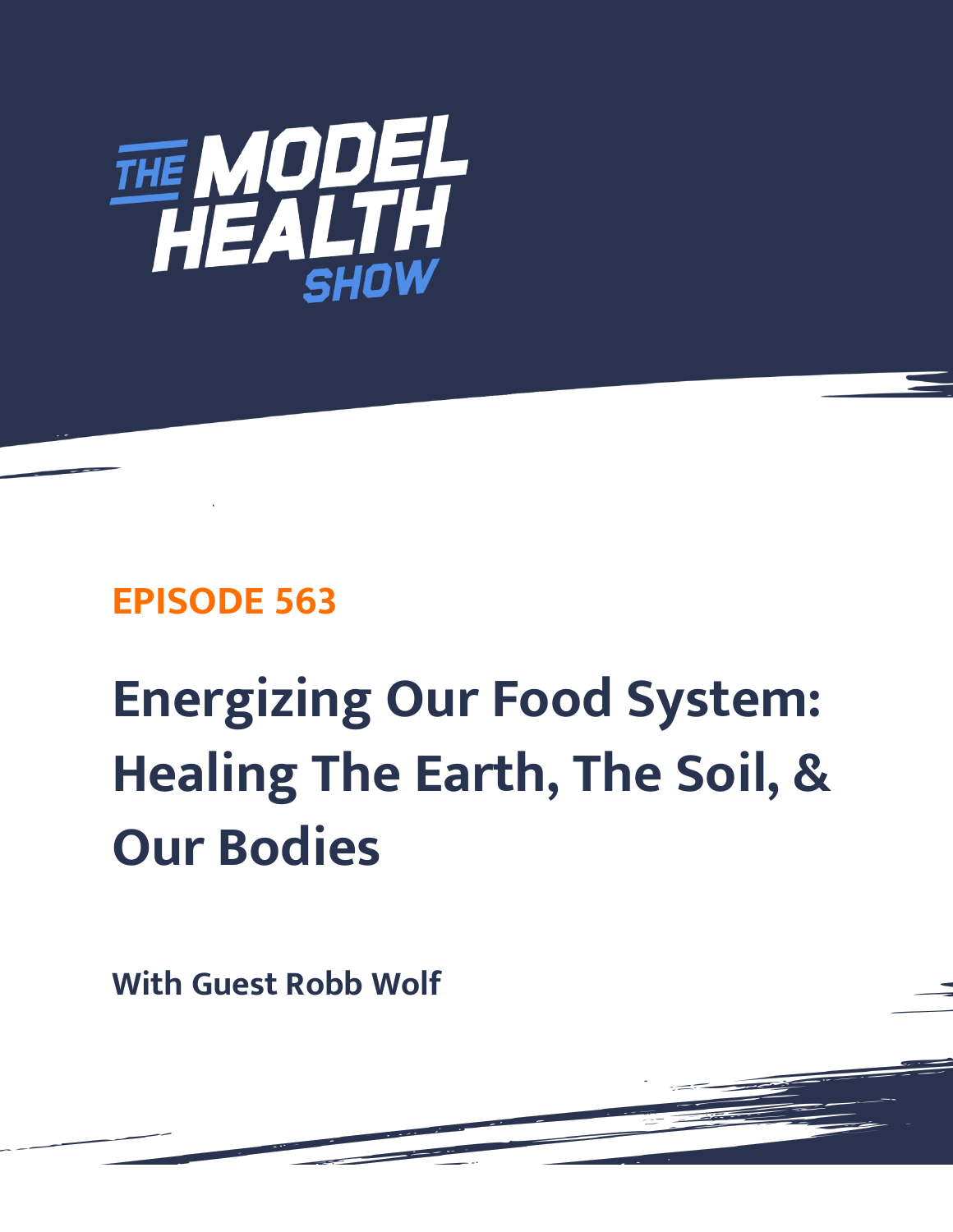# **You are now listening to The Model Health Show with Shawn Stevenson. For more, visit themodelhealthshow.com.**

**SHAWN STEVENSON:** Welcome to The Model Health Show. This is fitness and nutrition expert, Shawn Stevenson, and I'm so grateful for you tuning in with me today. Where does our food actually come from? For me growing up, I just thought food came through the drive-through window, or it came out of a Happy Meal box, or it came out of a package, or it came from the loving hands of my grandmother. There's different modalities of where my food was coming from, but suddenly it was appearing, but I myself had no hand in that process. I was very disconnected from where my food was originating. And there were different degrees of that. My grandmother had a garden, she would can and jar things, we had a cellar downstairs, which was super creepy. I would have nightmares all the time, about running up those basement stairs, alright? Shout out to the cellar.

But also, my grandfather, he was a hunter, he would forage and all these things, and so, the proximity of the foods reaching me was a little bit closer. However, this was during the '80s, I'm a '80s baby, and so processed foods were hitting its stride to where the microwave dinners and the processed foods, and fast food was becoming more and more dominant, just popping up around our neighborhood. And so, the accessibility, the fun of it, the marketing that this has everything your kids need, and also if you think you're missing something, just get them a nice little Flintstone vitamin. I love the Flintstone vitamins. Probably have some residues from that mess in my body to this day. But we started to have a twisted reality of what food is, where food comes from, and also, we lost sight of understanding that this is determining what I'm making my body out of. My tissues are actually being made from this food, or lack thereof. A lack thereof food, food-like products.

They might be stuff that we can eat, and be able to extract some kind of nutritive components from it, but is it something that my cells can actually, healthfully interact with? And this is a big truth for us, to have and keep in our back pocket at all times is that every single part of our bodies is made from the food that we eat. Our heart is literally made from the food that we eat. That amazing brain of yours is literally made from the food that you eat. Your eardrums and those tiny little bones creating vibrations and sending these electrical signals through your brain and hearing what I'm saying right now, is made from the food that you eat. And we get to choose what we're making our bodies out of. The human body is incredibly resilient, it will do a patchwork job. It can take some Elmer's Glue, and some bubble gum, and some sticks and try to hold you together. It can do that; it can do a patchwork job. But we can provide ourselves with the most sustainable high-quality materials to make our bodies. Right? So, brick and mortar, alright? We say that analogy quite a bit. But make yourself into a place where you don't got the big bad wolf coming by, being able to huff and puff and blow your house down [super easy.](https://themodelhealthshow.com/podcasts/robb-wolf-healing-the-earth/)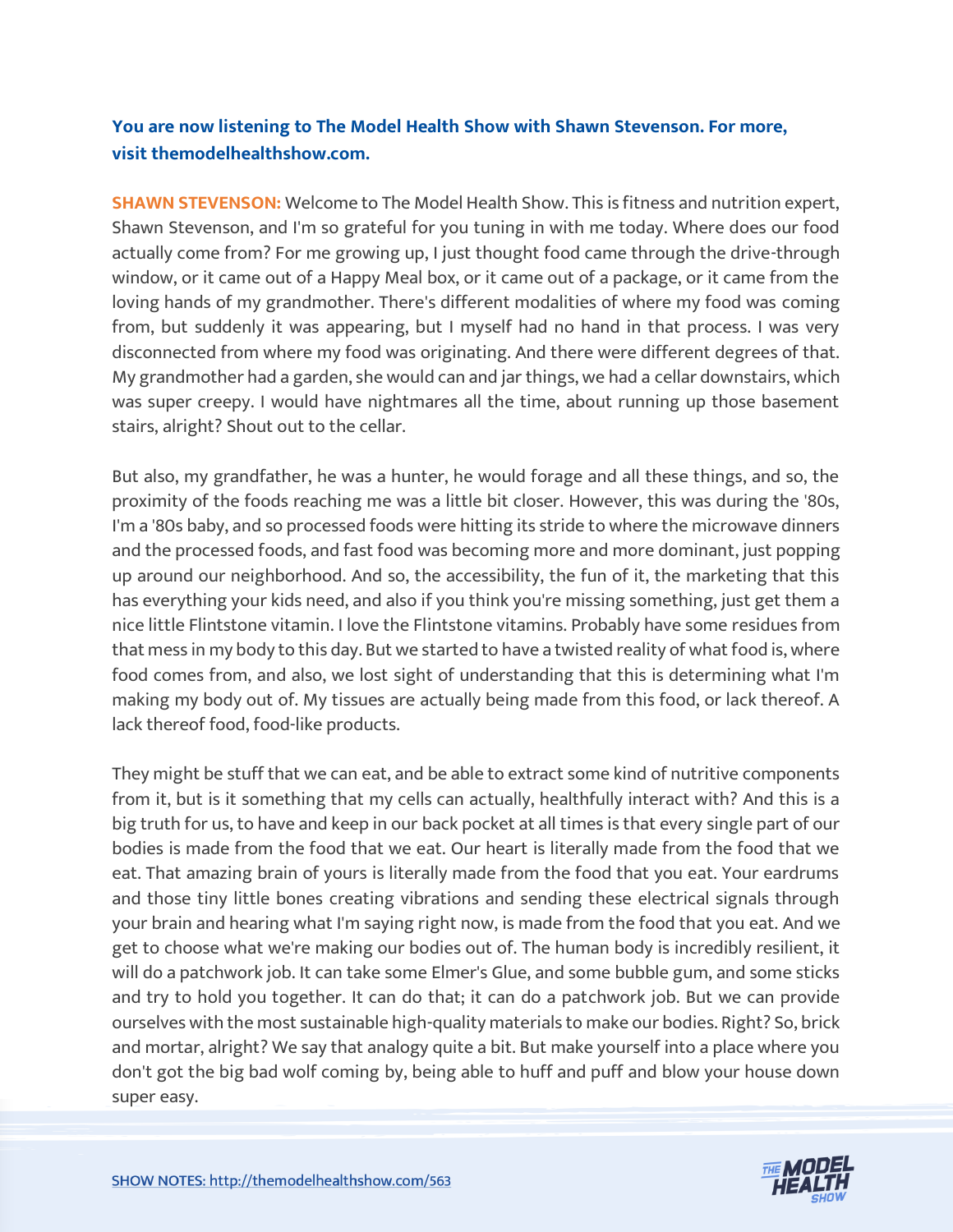And so, keeping that insight in our back pocket, we start to consciously choose again, "What am I actually making my body out of?" And to take it into today's conversation, "Where is my food coming from?" because there's a big difference in food that is grown in microbial-rich, nutrient-rich soil. And mono-cropped, genetically modified dwarf wheat fields. It's going to be very different food that is coming and reaching our bodies. Even if it's the same food but grown in different soils, it's going to be very different in the nutritive aspect of those foods. And so, we're going to be talking about today, an important conversation around the farming of food and sustainability, and being able to extract more healthfully, nutrition, and then being able to give back to our environment that gives so much to us, to our planet that gives so much to us.

We would not be here... Everything about us comes from the earth. When we talk about food, everything about you, every cell in your body is made from the food that you eat. Where does the food come from? It comes from the planet. Something to definitely take more stock in and be more grateful for, and how are we treating our planet right now? And what's the current landscape look like, literally, and what are some solutions to help turn the ship around? And today's episode was really inspired by my youngest son. When schools began to get shut down and kids were forced to stay at home and to do online learning and these type of things, and also even being able to go back and being forced to social distance and wear masks for hours a day, and all these different things, this new parameter that's been built around how our children interact with each other that has forced a lot of folks to re-evaluate the education system itself. And the outsourcing of our children's minds to other people and to other entities that might not hold our children's best interest at heart. Not that that's intentionally nefarious, but quite possibly mis-educated themselves, and then passing that miseducation on to our children. And also, a huge lack of critical thinking being instilled in our children, where there is a right and wrong answer, end of story.

And often, that right or wrong answer, if it's history, for example, that history is based on who won, alright? It's not necessarily the whole history for sure, but it's just based on who gets to write the history book. And so, being able to step back and I really realized that it's an incredibly stressful thing, to be an author and to be a researcher and to be somebody who's creating programs, and the list goes on and on. I've got all these things on my plate, but now, teaching a third grader, fourth grader, I didn't necessarily sign up for that. I didn't think about it in that lane of, "How much... " Of course, our family, education is a big part of our culture. We spend a lot of time together in advancing these things. However, in looking for the school that he attended, I was trying to look for the lesser of evils, basically. A school that was doing projectbased learning that had him do real stuff, that has a mission towards giving and programs of being of service to the community and some even threads of entrepreneurship and being able [to create things himself, and so, really great boxes were getting checked.](https://themodelhealthshow.com/podcasts/robb-wolf-healing-the-earth/)

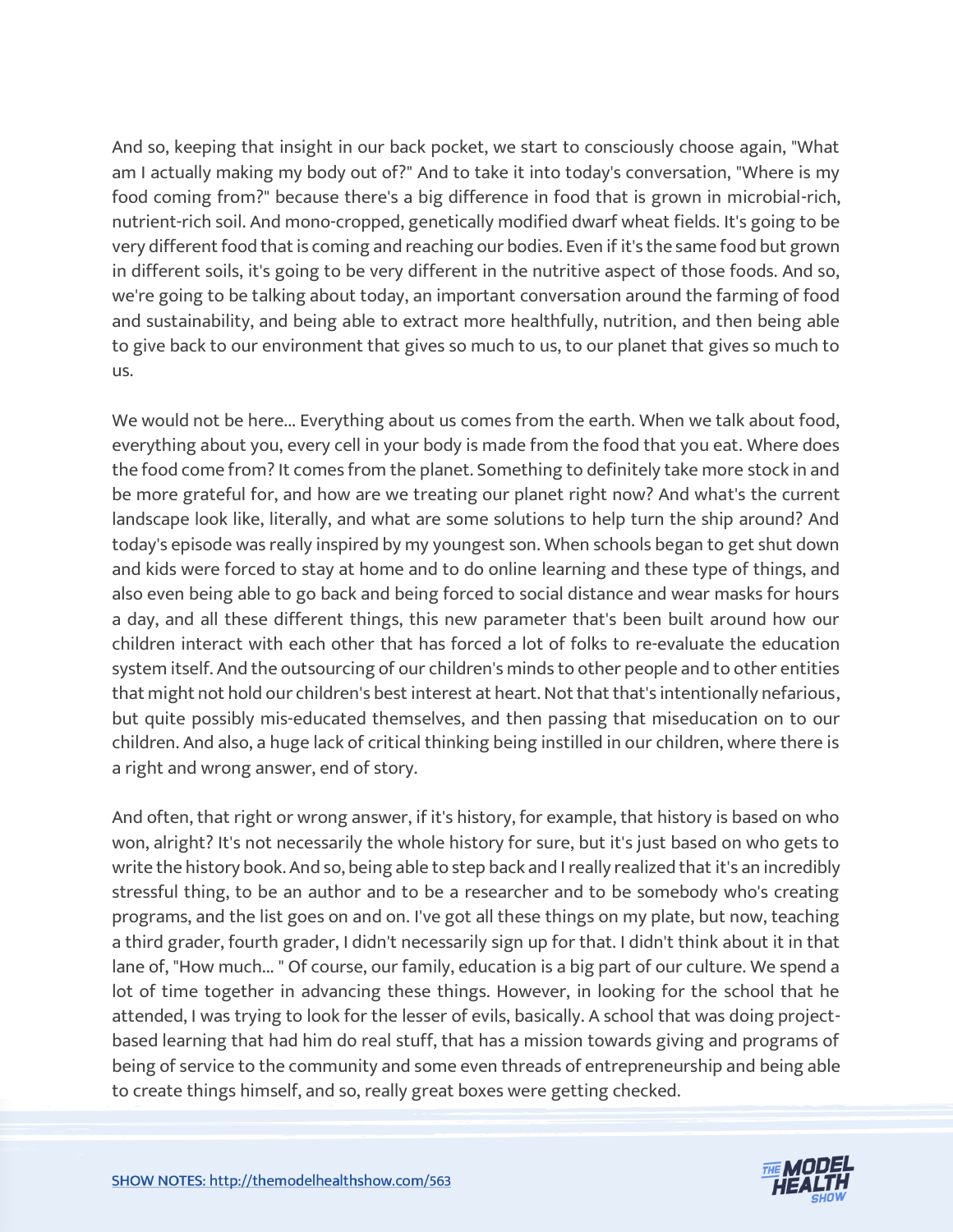But, as time went on and seeing that it was still a lot of this rote memorization, and there wasn't much room for discussion about ideas and possibilities and creativity, and again, critical thinking. We leaned into it a little bit more and decided to put a protocol together for him, that is more home-school-based, you know? He does have a little pod that he'll go to just a couple of times a week now, but primarily we've created a system to where I teach him every week. He's got two days with me where we do nutrition and anatomy together. This kid knows more about nutrition than 99% of the population already, which is amazing, alright? But also, I have to still leave open room for him to discover and understand things himself, and to be able to ask questions, which this is what conventional education could be a bit of a headache or not that viable, because children tend to ask a lot of questions.

And so, as I'm teaching him different things in the subject matter, it's just a question after... Or insertion after insertion, "Well, what about this? Or, what if this happens?" This kind of thing. And so, I have to maintain a sense of balance and patience and hold a space for that while staying the course with the lesson, you know? So, he's driving off different ways, I got to get back to the main road. But that's part of the process. And again, I wouldn't have known this, that he would be bubbling up with questions that he would not have answered had he been in this other setting. Not to say there's a right or wrong here. What it is, is options and opening our minds to that. What it is, is possibilities, and moving forward, what can we do for our children to create a real atmosphere of real education? Because currently, if we look at the results of what's taking place in our education system, we've been churning out a lot of people who are unhappy.

We've been churning out a lot of people who are not passionate about the job that they then transition to from this conventional education that they got. We're seeing a lot of people who churned out without an education on real practical things that apply to their life, that's what school is supposed to be about, right? A university, if you listen to the name, the universe, learning about the universe, we're not doing that. It's these very cookie-cutter vanilla things oftentimes that don't really equip people for being successful in the real world. Alright? I don't know about you at your university, I didn't have a Success 101 class. I didn't have a mental and emotional wellness class, these things that really apply to the real world, and if you are getting... If you do have access to anything like that, it's kind of a French thing, that it might be on a couple of scattered universities here or there, but these things are emerging now, you know?

The field of positive psychology. There are more courses available on the subject, like studying happiness. Like, what actually constitutes a healthy, happy, sovereign human being? Because our system of healthcare and medicine has been so focused on disease, it's just been focused [on problems, very little focus on solutions and conditions of the absence of disease, of](https://themodelhealthshow.com/podcasts/robb-wolf-healing-the-earth/) 

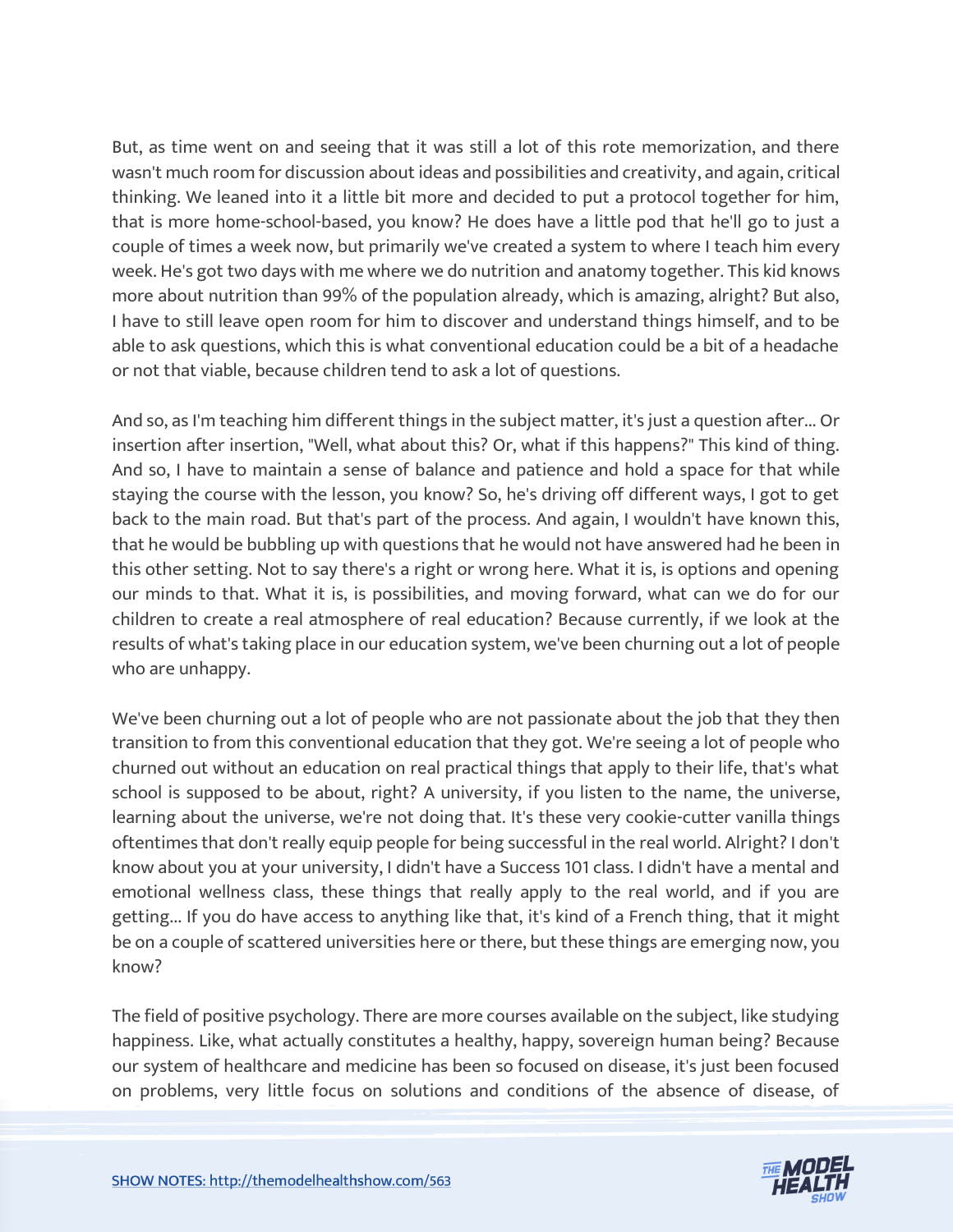wellness. And so, that's even changing. Again, but the change takes time. People have known about these things for decades, how much this stuff matters, but you see how slow it can be to get into the university books, let alone high school and middle school and all these things. So, with that being said, so he was the catalyst for this because we've got these different themes to days of our week. So for Tuesdays, for example, we have Triumphant Tuesdays. Triumphant Tuesdays where we do a hard thing, you know, we do something challenging, whether it's a cold plunge or whether it's getting out and he's doing some drills and learning a new basketball skill with the hot beating sun, that LA sun hitting him up, you know?

And pushing him in a safe condition to where he's going to the limits of his comfortability, and really challenging him. You know... It may be even there's some frustration there, maybe there's some peace, maybe there's some kind of new capacity that's getting the ability to be emerged from his character, from his psyche. So Triumphant Tuesdays where he has to overcome something. Then Wednesdays, we have Worldview Wednesdays. So, this is wherein the evening we watch some type of a film that has a powerful message or a documentary with a purpose, but this particular episode is because of a Worldview Wednesday, where we watch together the film "Sacred Cow," that was produced by Diana Rogers, and co-created with my good friend Robb Wolf. And Robb Wolf is a New York Times Best Seller and one of the leading voices in Human Nutrition. And of course, we'll put some of Robb's past appearances on The Model Health Show in the show notes for you, but he is just absolutely brilliant when it comes to understanding how these different pieces work together.

And also, the film is narrated by Nick Offerman. Yes, Nick Offerman from Parks and Recreation fame, alright? So, he's got a really interesting voice, and there's so much character in his voice. And obviously, him being a part of this film is something that you could tell in his character if you've never seen any of his interviews, that he's interested in this connection between where our food is coming from and the quality of those things. And being connected to our primal connection to the world around us. And so it's a very enlightening film, and my son also wrote a paper on it the next day to kind of summarize some of his ideas and takeaways and insights that he picked up from the film, but it's really looking at things from a meta-perspective, and not just getting into a politicization about what humans should be eating, what we should be doing, but looking at the results of what we've done thus far. And if you'd... Can you take a look around at the world and you get to see it, first-hand the implications for health and also the health of the planet and how we've been growing food, man, it is just so eye-opening?

And this is something that's leaning in that, again, should be a more inclusive idea, regardless of our nutritional framework that we subscribe to, whether it's a Paleo protocol, keto protocol, vegan protocol, vegetarian protocol, a Mediterranean diet, whatever it is, for us to pay more attention to how our food is being grown, what has been done traditionally that has led to [regenerative farming or regenerative nature of things](https://themodelhealthshow.com/podcasts/robb-wolf-healing-the-earth/) on its own, and how can we tap into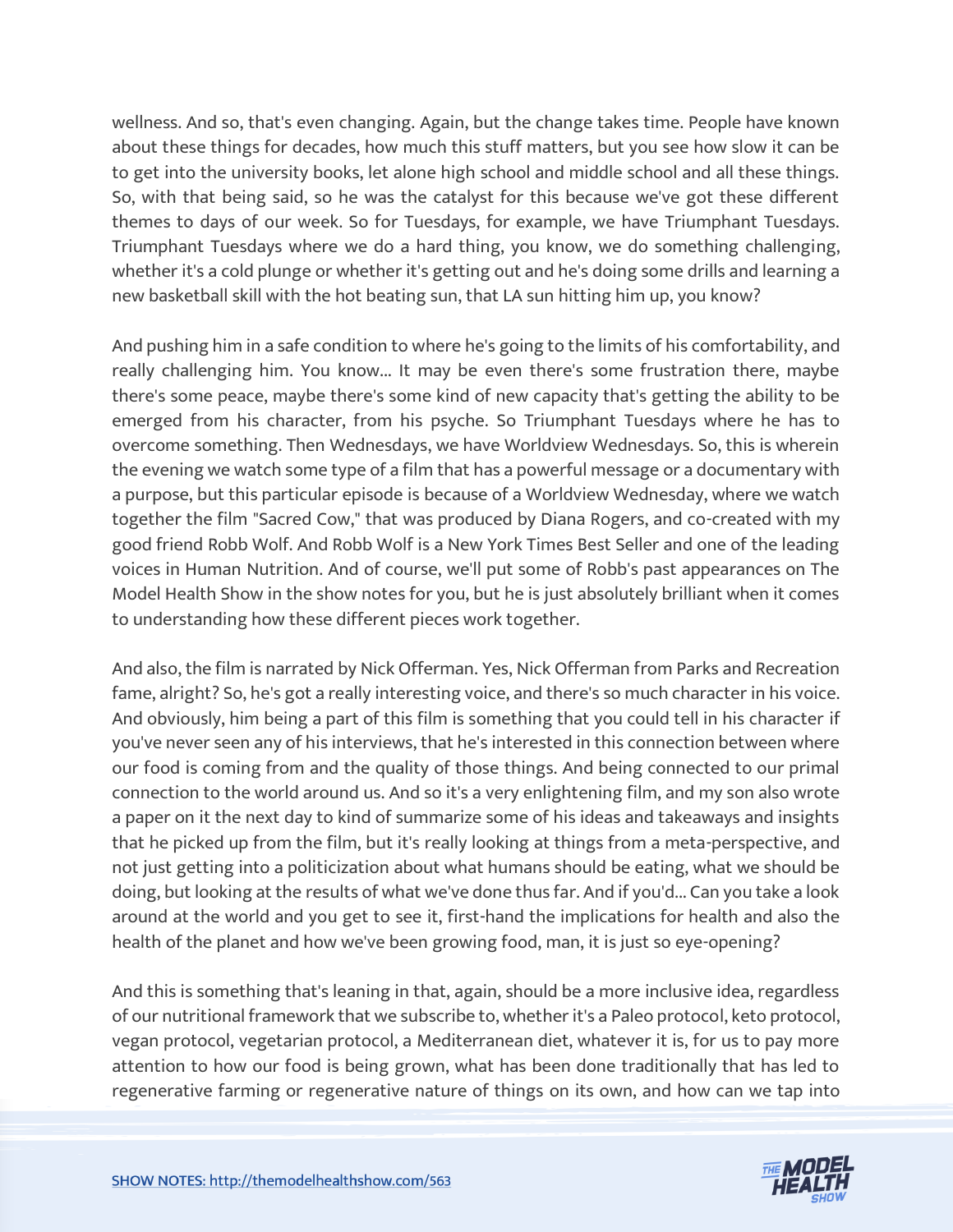those things and look at the results of what happens when we don't do those things. And we have so many examples that it's, again, it's incredibly eye-opening, and I think that everybody needs to know about this because the future does not look good for the production of food for all of our world family if we don't address these issues intelligently. And the great news is that people have really cracked the code and figured these things out in a way that is healthaffirming for both the human body and also for the earth itself. So, I'm really excited about this episode to say the least. And another thing that I picked up from Rob that is a pretty much a daily part of my life now, is utilizing intelligently formulated electrolytes, especially in this time right now.

Again, it's one of those things... Most folks don't realize this, but it's becoming more and more deficient in our foods because of the quality of the soil, whether or not we're getting the optimal amount of electrolyte that we actually need. And electrolytes are minerals that carry an electric charge, and they enable signal transduction in the brain. For example, for your brain cells to actually talk to each other, electrolytes are required, or that conversation starts to get a little bit messed up, alright? That conversation starts to get a little bit sketchy between ourselves. And so, it's of the utmost importance, but we often don't talk about this, or if we think about electrolytes, we think about them only in terms of athletic performance, which they're incredibly important in that domain as well, but they're usually coming along with these abnormal amounts of really crappy sugar, and additives, and dyes, and all these things that have detrimental effects versus the benefit that we're trying to extract. And also, the sourcing, where are the electrolytes actually coming from? And just to stay in line with the brain, researchers at McGill University found that sodium functions as an on-off switch for specific neurotransmitters that support optimal function in the brain, and also protect the brain from numerous diseases, alright?

Literally, it's one of those things that protect against epilepsy. Sodium is one of those key nutrients that the brain needs to defend itself against these conditions. Another critical electrolyte, magnesium, this was published in the Journal Neuron found that magnesium was able to restore critical brain plasticity and improve cognitive function. Neuroplasticity, if we're talking about this, this is the ability of the brain to change and to adapt. I can't even stress how important this is. Another one, Double-Blind, Placebo-Controlled Study published in the Journal of Alzheimer's Disease found that simply improving our magnesium levels in adult test subjects, these were folks who were between the age of 50 to 70, was found to potentially reverse brain aging, no, this isn't potential, the extreme nature of it is potential, but across the board, it was able to reverse brain aging, but potentially by up to nine years, making the brain of test subjects, observationally and functionally nine years younger by optimizing their magnesium levels, but it's just not magnesium by itself, it's magnesium, sodium, and potassium are these key three, but they need to be in an optimal ratio. And Rob had a database, and the

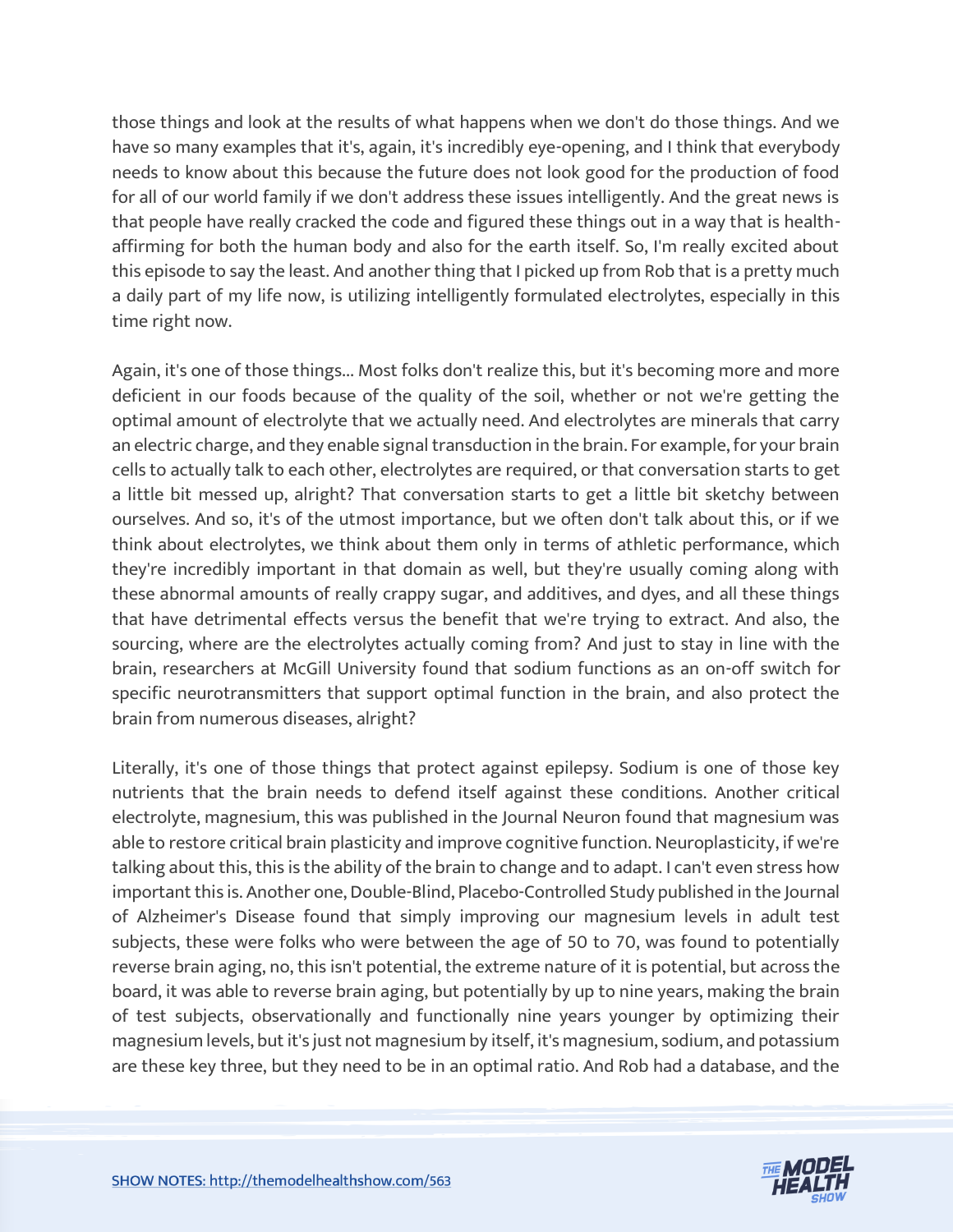folks that he's working with, a database of thousands and thousands of data points from different people on the optimal ratio.

And that's how they formulated LMNT. Go to drinklmnt.com/model. That's drink-L-M-N-T So it's L-M-N-T, drinklmnt.com/model, and you get to try it for free. They're going to send it right to your house, a special sample, sample pack of LMNT. Just pay a little bit in shipping, and they're going to send it right to you to try out for yourself. And I think you're going to love it. It's time to get salty, and there's different types of salts, isn't just one lane. Again, there's magnesium salt, potassium salts, sodium salts, super important today for cognitive performance, but also the function of our immune system, the function of our cardiovascular system. There isn't one cell in your body that does not require an optimal ratio of electrolytes for healthy performance. So, pop over there, check 'em out, drinklmnt.com/model. Now let's get to the Apple Podcast review of the week.

**ITUNES REVIEW:** Another five-star review titled "My Favorite Health Show" by Roby Ducks. "This show was recommended to me by a co-worker, and I'm so glad I started listening. It is so informative, evidence-based, and easy to understand. Shawn is so motivating and has kickstarted my own journey into healthy eating and living."

**SHAWN STEVENSON:** Let's go. That's what it's all about. I appreciate you so much for sharing your voice. And popping over to Apple Podcast and leaving me that review, it really does mean a lot to me. And on that note, let's get to our special guest and topic of the day. Our guest today is New York Times best-selling author, Robb Wolf, and he's also the host of a top-rated podcast called The Healthy Rebellion, former research biochemist, and just one of the top people in the field giving us powerful insights into optimal human nutrition, let's jump into this conversation with the amazing Robb Wolf. Alright, we're back. We have a wolf sighting, living legend in the building, Robb Wolf, welcome back to the show.

**ROBB WOLF:** Huge honor to be here, thanks for having me.

**SHAWN STEVENSON:** Listen, so I was just telling you about every Wednesday as part of my son's homeschool protocol now, we've been thrust into this life, which I'm actually really grateful for because I get to teach him really valuable things that he can apply in the real world. What a concept, right? And so every Wednesday, we do some type of educational, but also adventurous film, and we call it World View Wednesdays and we kind of all sit around together as a family, and a couple of weeks ago that film was Sacred Cow, and it was tremendously impactful. And he wrote a paper on it the next day as well...

**ROBB WOLF:** Oh awesome.

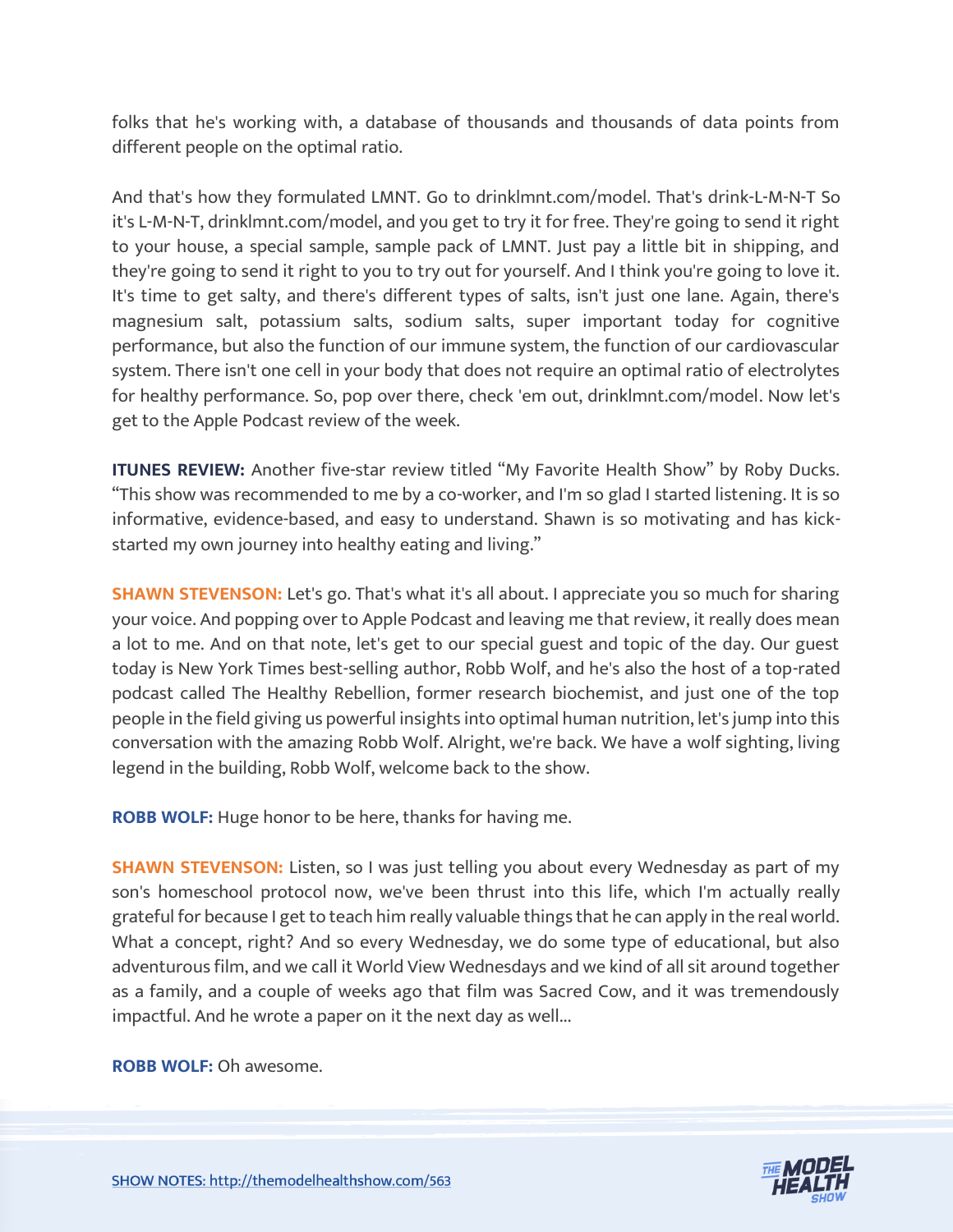**SHAWN STEVENSON:** And really blew me away with his insights that he took away and he's 10, he's a 10-year-old kid, but he can really see how this stuff works together. So first question, this film, Sacred Cow, what is the premise behind the film and the mission behind it?

**ROBB WOLF:** Oh man, we had seen a lot of kind of vegan-oriented material come out over the years, and they had a very consistent message about the hazards of meat consumption, animal product consumption from a health perspective. And then more recently, there's been a lot of discussion around this idea that animal products, raising cattle on grasslands and whatnot was this huge contributor to climate change, and then there's always in the background of that then this kind of ethical consideration around should we even eat animals you know, it's just an ethical proposition.

And so Diana and I for a long time knew that we were going to do a book and eventually realized that a film would be a great way to cover this material because not everybody's going to sit down and read a book and you can tackle these complex topics in a little bit more of an emotive way in a film versus doing more of the clinical kind of scientific breakdown that a book is really nice for. The cool thing about laying this stuff out in a book versus like social media or a blog post, you can have some long-form stuff and really create some long ideas and everything. So, we felt to discuss and look into the health environmental, and ethical considerations of an animal-inclusive food system. That's the whole enchilada there, like literally.

And we kind of start things off interestingly, we thought that we were going to dig into the ethic side first, but as we started getting into this story and started doing research, we made some realizations. A couple of the realizations were that it's really hard to grow a human well without animal products, it can be done like a purely vegan approach, and you supplement people with LG oil for EPA and DHA for the brain, and supplemental iron and zinc and...

## **SHAWN STEVENSON:** B12.

**ROBB WOLF:** Protein concentrates, B12, but it's not the easiest thing in the world. And there was... Right in the writing of this book, there was a fascinating study that came out where they followed very well-to-do... Like average income was over \$200,000, Finnish families that were vegan, and they had 2000 of these, these folks, so they're in Finland, very wealthy Northern Nordic country, high average income there, very highly educated. And what was interesting, these folks were excited about being vegans. There's kind of a joke who will tell you that they're a vegan or a cross-fitter first, and there's a whole funny meme around that.

These folks were super compliant, really excited to share their experiences with the [researchers, to such a degree that the researchers actually noted that these folks were super](https://themodelhealthshow.com/podcasts/robb-wolf-healing-the-earth/) 

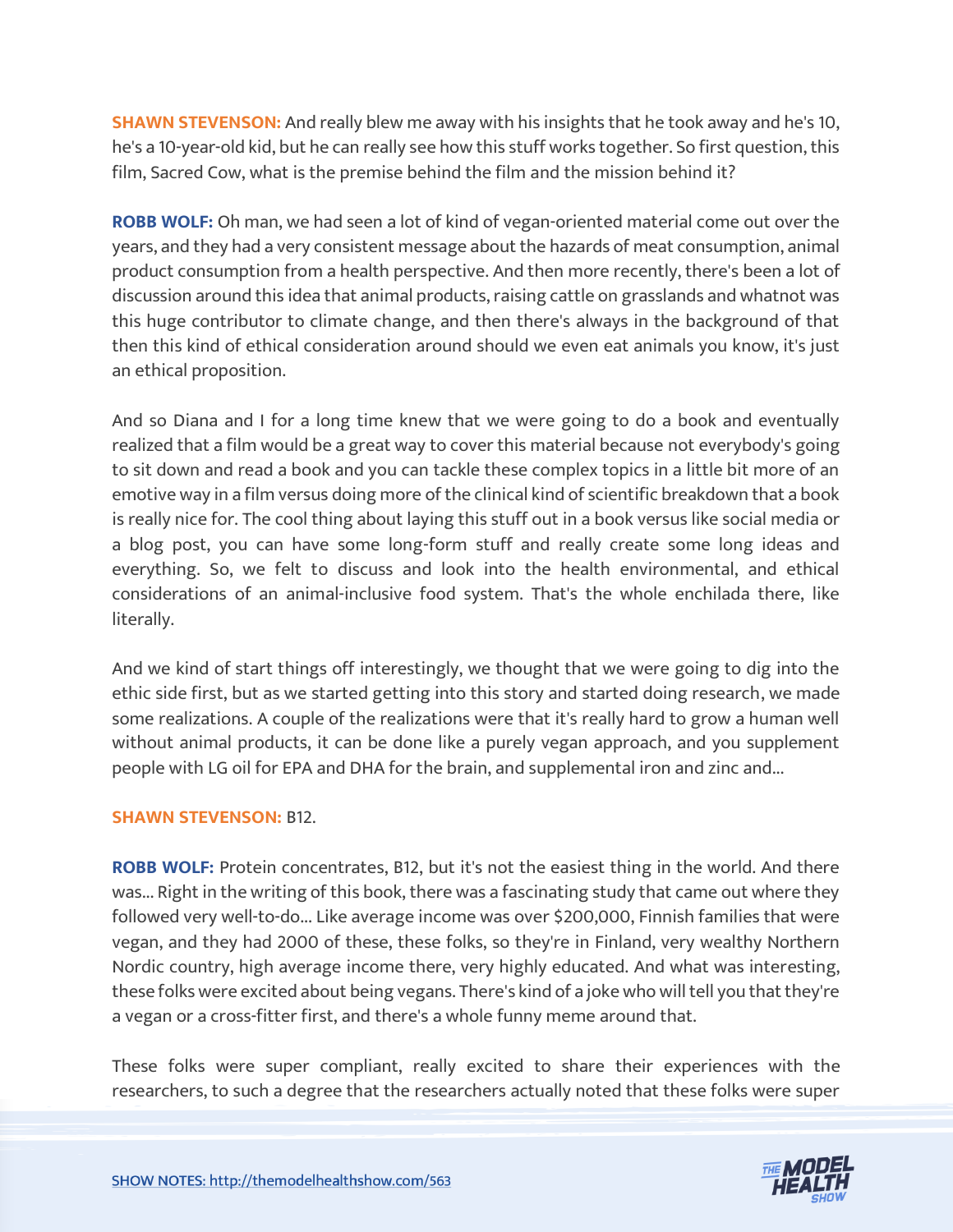compliant, very helpful. Nutrient deficiencies were rampant with these folks, iron, zinc, omega-3s, all of the kids had been raised largely vegan. None of them met basic growth standards as far as height. They were definitely not overweight, so that was potentially a good thing, but none of them were at 50th percentile on height, which is usually a sign of nutrient deficiency, usually, when humans are well-fed, they tend to be tall and robustly built and all that type of stuff.

So, this was something that was interesting to us, we were seeing hints of this in the literature that a vegan or very, very minimal animal product-based diet for a mom is difficult, for a baby in utero is difficult, once the child is born is difficult because the breast milk is oftentimes so nutrient deficient. There was an example of a French mother whose breast milk was so nutrient deficient that her baby died from nutrient deficiency, she was vegan when she was breastfeeding, she was so nutrient deficient that the baby died from this. I mean, it's terrible, but there are these examples that pop up.

And so we started kind of looking at this in a different way, if it's hard bordering on impossible for a super-wealthy, highly educated group of people to raise their kids without nutrient deficiencies on a vegan diet, how ethical is this to recommend to a general population, and what does this mean for at-risk populations, people living at the margin, where one of the biggest features that distinguish like, say, academic success versus failure, is access to these nutrient-rich foods, brain development and stuff like that.

So that was interesting, it started changing the questions, historically, the ethics was just around, are things being killed? Yes or no.

If they are killed, like, how does it happen? What's their life like? And all that stuff. And that's all still important. But we started getting this, like, if you literally can't raise a human or it's very difficult to raise a human in a household that earns above \$200,000 a year, and everybody's got a Master's degree in something, and it's hard to feed them on a vegan diet in a way that the kids aren't nutrient deficient, what does this mean? What does that ethically mean for the rest of the story? And then when we really started digging into the land-use side and we started uncovering the reality that without animal inputs into farmland, the land dies, like, you know, some amount of rotational grazing, like if you grow wheat in an area, okay, but you should probably have some animals involved with that because it helps to re-nutrify the soil, it expands the soil microbiome.

We know for a fact that the application of synthetic chemical fertilizers and herbicides and pesticides is damaging to the local ecology. It's very damaging to the soil microbiome, and that causes all kinds of problems. And really, at the end of our analysis on that, it seemed like it was [hard bordering on impossible to have a food system that could last 5000 years without animal](https://themodelhealthshow.com/podcasts/robb-wolf-healing-the-earth/)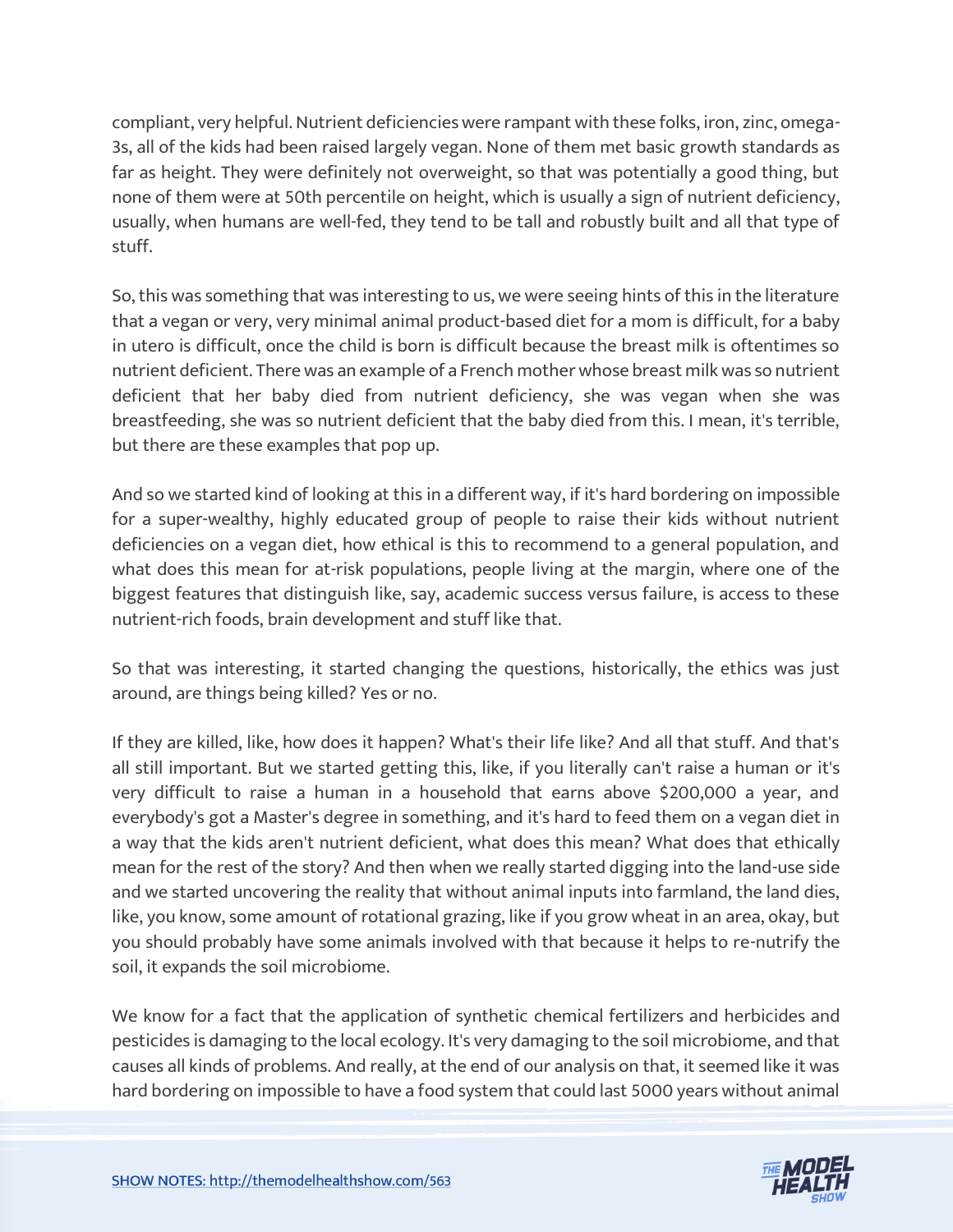product input, without animals playing a role in this. And part of what we... It was interesting is kind of a one-off example, but Diana became aware of this vegan family, they were vegan, and they decided that they wanted to start raising their own food, so they bought a farm and they started raising their fruits and vegetables, but then what they noticed was that they were totally reliant on either synthetic chemical fertilizers or these... Like, buying basically fish meal to put the fish meal in, and they're like, "Well, that's not really vegan." And what they figured out is that they needed animals as part of the farm to make it a closed-loop system.

So, they got some cows, and they got some pigs and they got some chickens and they started raising them. And then they started asking the question like, do we just raise these guys until they die and then we get new animals or do we actually start eating some of the animals? So, what ultimately ended up happening is they started raising and growing... You know, breeding the animals and they would eat only the animals that they raised, and then what was kind of wacky about that though, is that these folks were part of a vegan restaurant setup, and their financial backers kind of freaked out that they were now eating meat and had this whole story to tell. So, Diana had interviewed them up until pretty early in the film development, and then they just wouldn't return her calls after that, because they didn't want this story being told about this family shifting from vegan to basically being like, 18th-century farmers or they're integrating this whole thing.

But we had this ethical side of can you raise humans without animal products? And then we had this kind of consideration around, can you even develop a food system without animal input? And it didn't seem like you could. You're not going to grow... Like, people will say, "Well, we can just grow meat in a vat," you know, lab meat. And they don't understand that you have to go raise corn and soy and all these things, have them processed and then turn that into nutrient media to put into a vat to grow it. You know, it's like you don't get rid of industrial real crop... Food systems doing that. And so, it changed the whole ethical story a lot. Like, you maybe can't grow humans without animal product inputs, and we maybe can't have a food system that would go on indefinitely, like, when we're talking about sustainability, we need to build something that if you came back 5000 years from now, the ecology is as good or better than it is now. The food production is as good or better than it is now.

The humans involved in that system are as healthy or healthier than we are now. Hopefully healthier, because by and large, we're not all that healthy right now. And so, it was interesting that then when we circle back around to the legit ethical consideration and yeah, we need to talk about death and the right and wrongness of that and the fact that there is no bloodless food system. Like, if you want raw crops as far... Of corn and soy, as far as the eyes can see, you're going to kill a ton of things in that process, you know? And herbicides, pesticides, combines, just...

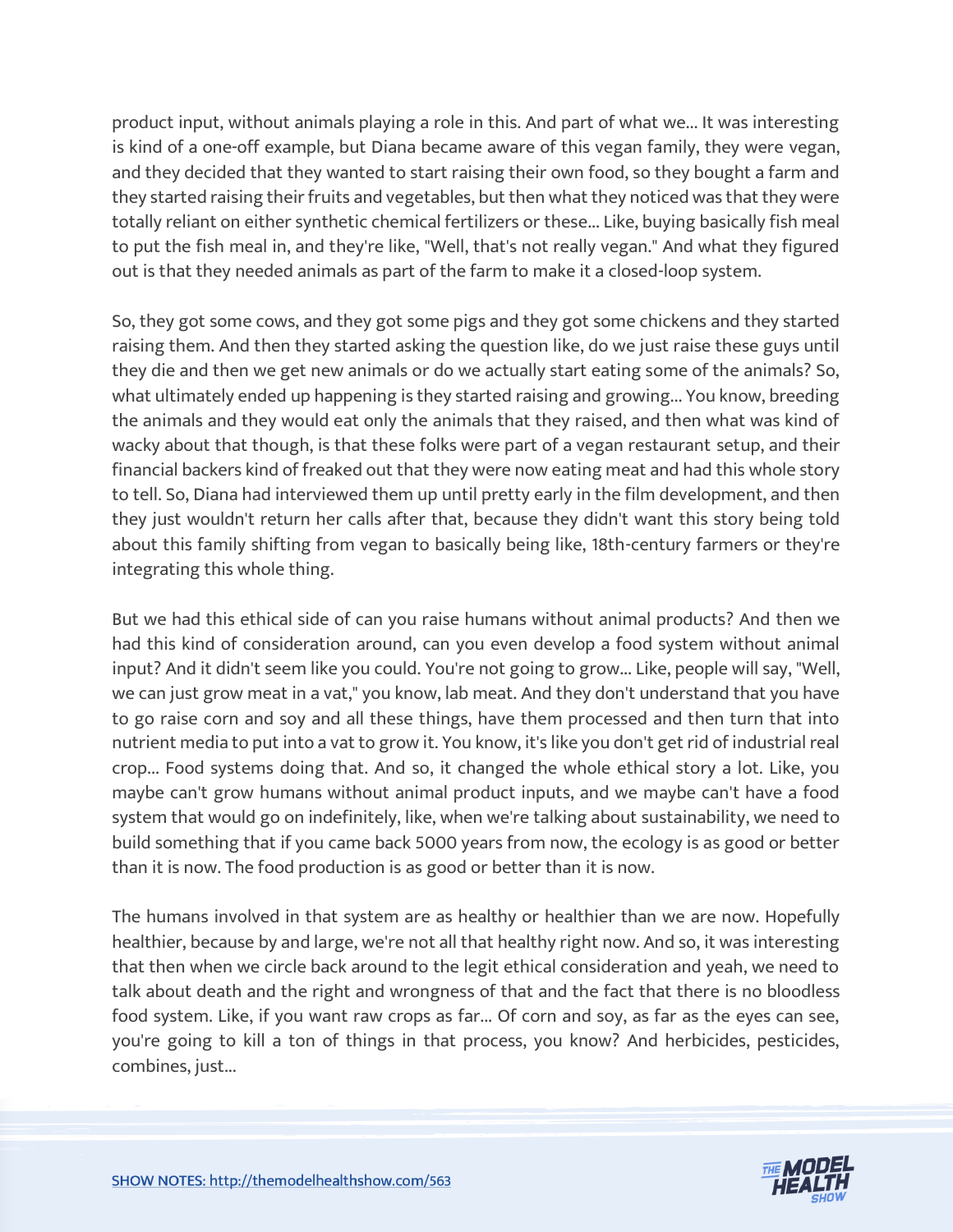#### **SHAWN STEVENSON: Rodents.**

**ROBB WOLF:** The rodents, I mean, just on and on. There have been pretty good studies that suggest that you kill far more animals in that system than you would a very meat-centric like, grass-based food system. So that's how we circled around this whole thing, you know? And that was kind of the original imperative for why this thing needed to... You know this book and the film needed to be done, and we really tried to get this stuff right, like, there were painful parts of the story that we wish had gone differently. Like the reality that pastured meat isn't that much different nutritionally than conventional meat. Pasture dairy is much more nutritionally dense, pastured eggs is more nutritional, wild-caught fish is more nutritionally dense, but man, cows and sheep, and stuff like that are just remarkably good at taking lowquality food inputs and turning them into super high-quality nutritious food.

And so, this is one of those inconvenient things that we were like, "Man, this is going to be tough, we're going to get some blowback for this," and we did, but we really tried to be as objective and let the science take us where it would. But we had to cover all three of these topics, because when you start discussing health in like an online format or like a debate or something. You can make some pretty good progress, but then inevitably the person will say, "Well, what about the environment? What about the ethics?" And so, it becomes this game of whack-a-mole, and you have to be able to integrate them all together. And what was interesting to us was that a decentralized animal-centric model was the thing that provided likely the most food, the most nutrient-dense food.

Had the lowest death burden, like you killed the fewest animals, interestingly, relative to this other stuff, and it arguably might be the only system that really is legitimately, long-term sustainable that you could come back literally 5000 years from now and this food system is still working. And we have some examples of stuff like that like there are farms that have the ownership trace back 1800 years in Scotland, and in different places in Ireland, there are some closed food loop systems in Southeast Asia and whatnot that are plant-animal inclusive, and so we have examples of this stuff where these systems haven't destroyed their local environment, it doesn't really address the idea around greenhouse gas emissions and whatnot, and we do get into that stuff and we can talk about it if you want to dig into that, but that was the big challenge.

The big topics, and we didn't go into it expecting to have the ethical story propped up by the human nutrition and also the environmental story, that a regenerative model was kind of the only ethical way to feed humans and was the only ethical way to maintain the planet around us so that we can grow food.

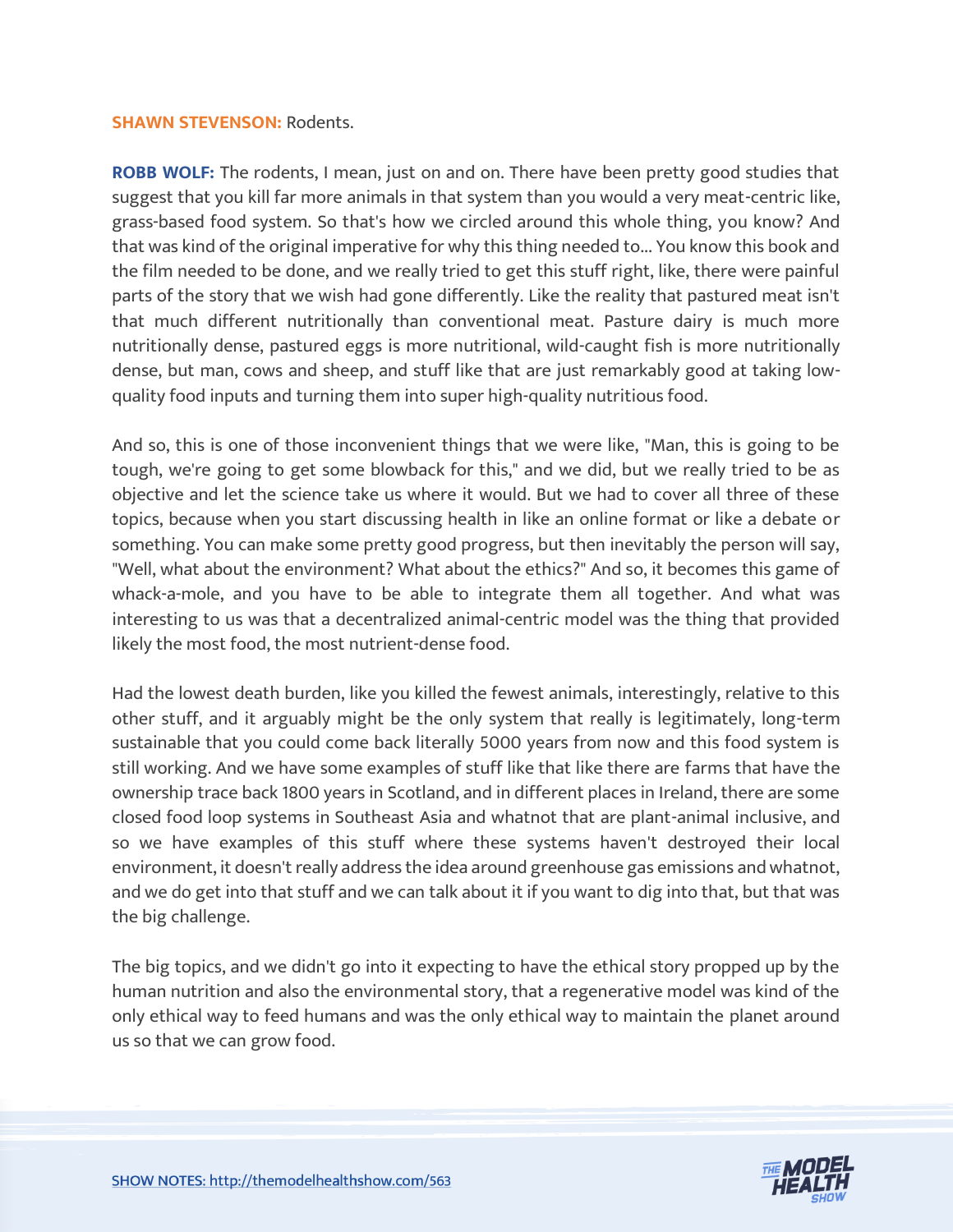**SHAWN STEVENSON:** Yeah, yeah. It's profound. And when you said whack-a-mole, that really hit it on the head, literally.

**ROBB WOLF:** Yeah, literally.

**SHAWN STEVENSON:** Because folks don't think about... And there's great examples in the film as well, if you're just trying to grow a lot of lettuce, as in a lot... Not just a lot.

# **ROBB WOLF:** Right.

**SHAWN STEVENSON:** But a field of lettuce, you're going to have to proactively kill a lot of animals that are going to be trying to feast on your lettuce or you're just not going to have lettuce. So, they had these great examples, and we just don't think about those things. We don't think about what's going into the food that we're getting oftentimes, because we're so disconnected from it as a society and our ancestors, we have great lineages of folks, generations before us who were thinking about generations to come and implementing things in growing food or hunting or strategy, whatever it is, thinking about two generations ahead, for example, like some Native American cultures. In our society right now, if we really think about this, we are actually genius at growing a lot of food at one time, all of these different industrial chemicals and fertilizers it's... They work amazing.

**ROBB WOLF:** It's a miracle. It is.

**SHAWN STEVENSON:** It is a miracle, however, and that's the other side of it. We can grow a lot of food at one time, but we're going to be destroying, utterly destroying the topsoil, and we don't think about the fact of the microbiome is this big part of our Lexicon now, but there is a microbiome of the soil itself that has a direct relationship to your microbiome and the food that you're going to be getting. And so, if we're proactively just not thinking about the fact that we're tearing it down, and you provided so many great examples in the film and also again, there's the book that goes along with this, but of basically creating these food deserts. Not like in the conventional sense, today, where it's like a neighborhood that doesn't have access to high-quality food, but literally just destroying the soil, and it's just turning into a place where you can't grow anything.

# **ROBB WOLF:** Right.

**SHAWN STEVENSON:** And repeating that process, finding a new place to destroy, because we're pulling animals out of the equation, which throughout evolution period, human evolution, as far back as we can see, that is how sustainable environments were. And so, this is [what I want to ask you about next in that context, because again, I remember even being in](https://themodelhealthshow.com/podcasts/robb-wolf-healing-the-earth/) 

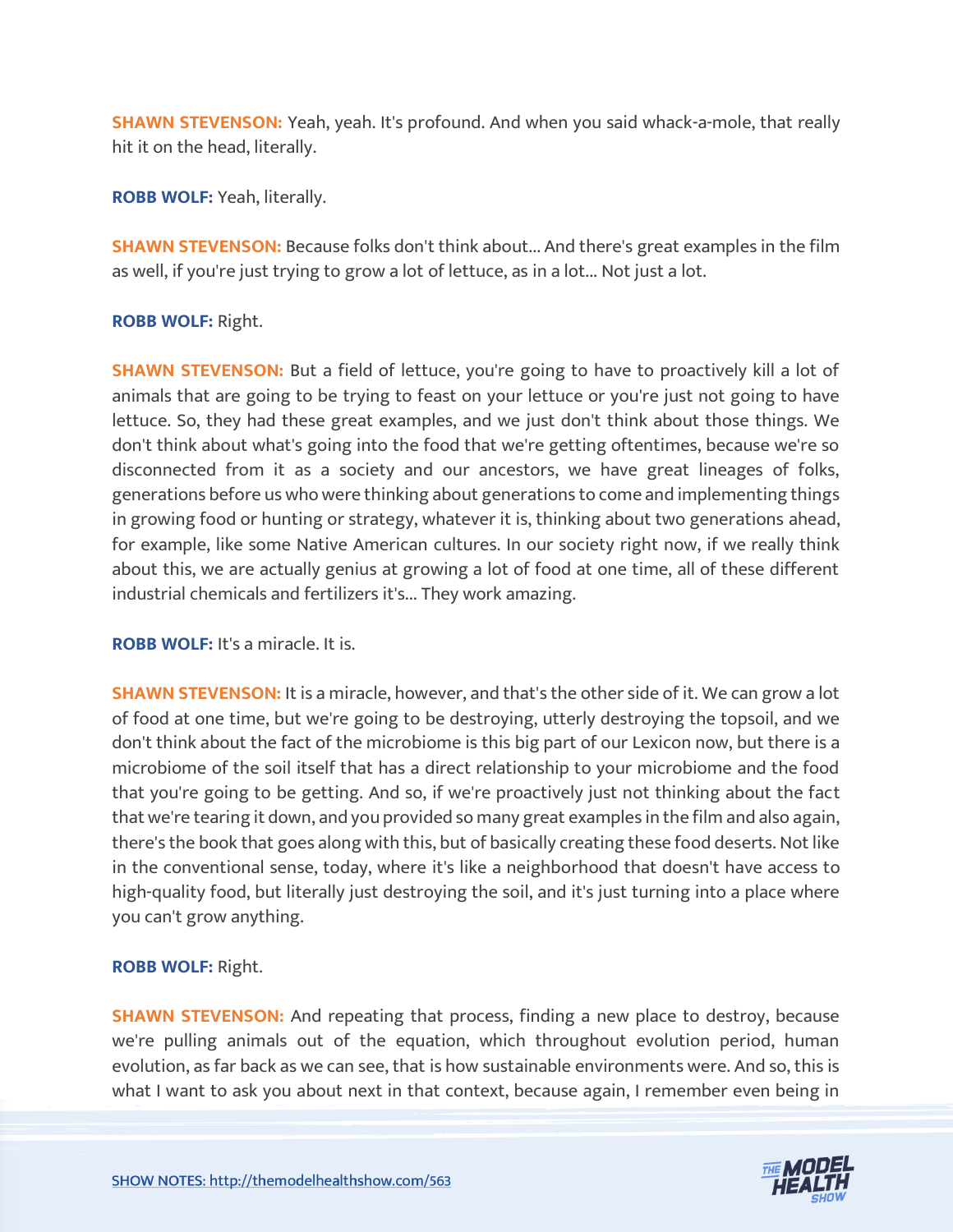school and having these ideas thrown my way about cow farts and cow burps, are like tearing a hole and the ozone layer.

## **ROBB WOLF:** Right.

**SHAWN STEVENSON:** These cows are going to kill us, this whole thing, and the crazy thing is, but I don't know if you know this as well recently, but the ozone layer is like "Healing itself."

## **ROBB WOLF:** Right.

**SHAWN STEVENSON:** With the advent, there hasn't been a reduction necessarily in growing cattle, if anything, it's been more and these factory farming practices. So, what's going on there? Well, actually, we're addressing some other things that are really more of the culprit, but... So, can you talk about that a little bit? That idea about cows being one of the underpinning aspects of destroying the environment versus them being a solution, ruminant animals in healing the environment.

**ROBB WOLF:** Yeah, I mean it's crystal clear... Or maybe not crystal clear, but the evidence suggests that the planet is warming and that sea levels are rising like ice caps are retreating. So, we were talking about you and your son were watching like some like science-oriented shows every once a while you'll check out a show that talks about ancient Greece or ancient Italy. And what's interesting is the ruins that they find are underwater in the Mediterranean Ocean, right off the coast of Greece and Italy and whatnot, 'cause the sea levels have risen over time. The planet's warming up, one thing that's worth mentioning though is they describe the period of time that we're in currently, is the interglacial period, it's the time between glaciers.

The planet tends to be glaciated more than not, we're kind of lucky that it's not covered with glaciers all the way down to like the border of Mexico and the United States, and a similar deal coming up from South, 'cause there's not a whole lot of land to live on and it's very harsh environments, but sea levels are much lower in those environments because a lot of water gets locked up in ice.

The Netherlands are an interesting example where sea levels have been rising for 400, 500 years, and two-thirds of the Netherlands are below sea level. They've just been building dikes around themselves over time as sea levels rise, and they've been working to stay ahead of this stuff. So, it's not super controversial that this stuff is happening. What is more controversial is this idea that biogenic sources of greenhouse gases like carbon dioxide, methane, even water is a greenhouse gas, and what happens in this scenario, is certain types of gases when sunlight shines through it, some gases like oxygen, the light shines through, the oxygen doesn't absorb,

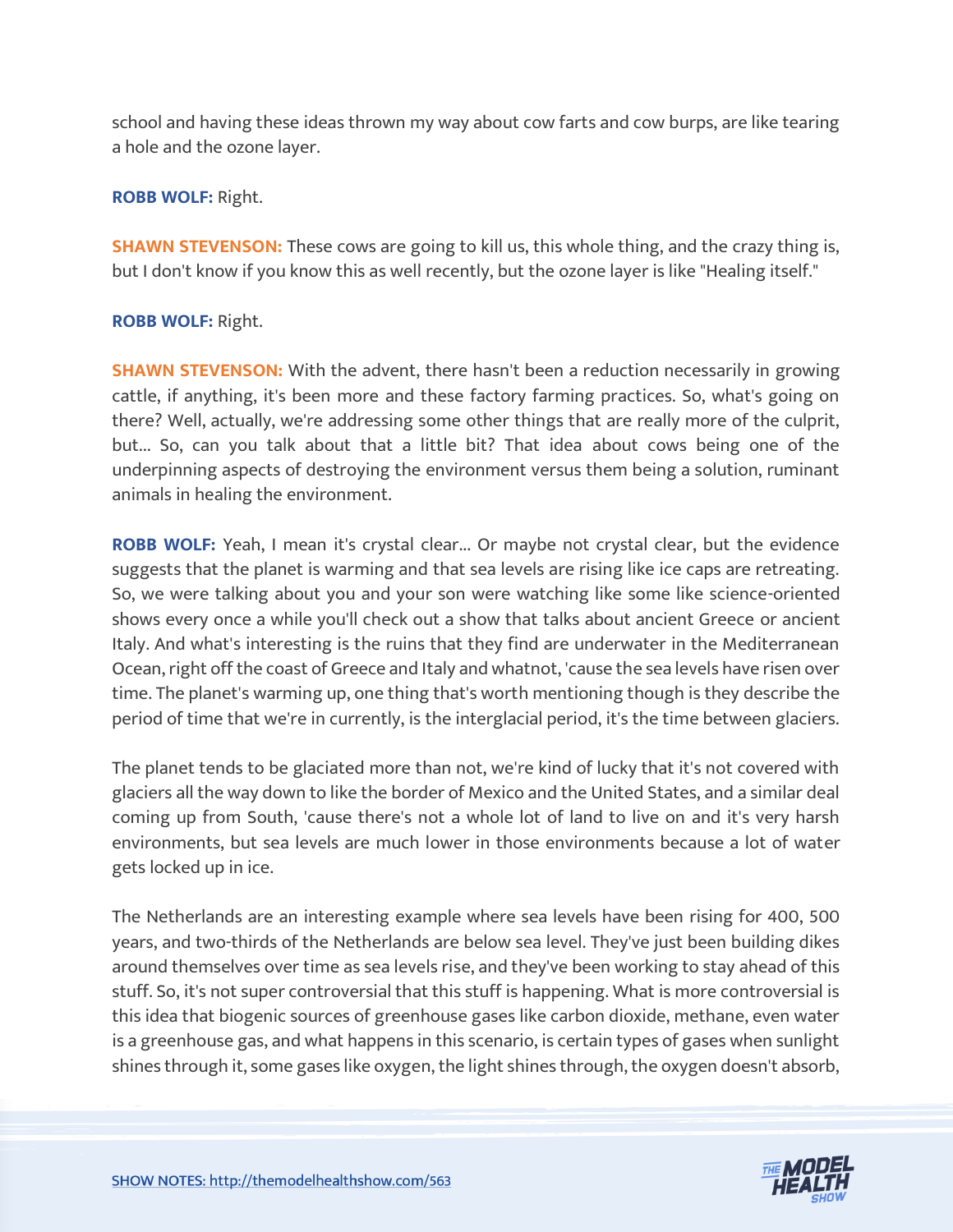or nitrogen doesn't absorb heat specifically, and the heat... The light shines on the earth, heat radiates back out into space and there's just kind of an equilibrium there.

It's similar to the inside of a car getting very, very warm in the summer. Glass has this interesting characteristic where is will let sunlight through, but infrared radiation, heat, it doesn't let back out very well. So, the light shines in, the car seat and the interior gets hot and re-radiates heat as infrared radiation because infrared is a shorter wavelength than the regular visible light, it can't get out of the window very well, so the heat will accumulate. And so an 85-degree day, you could have a 130-degree temperature inside of a car. That can and does happen in our atmosphere, and there's this fear that the release of things like methane and carbon dioxide is going to heat the earth, and it almost certainly is at least a part of the story.

The problem with this though is that cows are part of a cycle. So, when a cow burps and it releases methane, methane is a carbon atom with four hydrogen atoms attached to it. That carbon came from carbon that was part of carbohydrates that were part of a plant, that was growing not that long ago, and that plant via photosynthesis took energy from the sun and removed carbon dioxide from the air to make protein, lipids, and carbohydrates that then animals eat, like cows, and then the cows either burp that out or it becomes part of the carbon of their structure, their fat, and protein, and then maybe we eat that. But the source of biogenic greenhouse gases really needs to be accounted for differently because it's a cycle.

Once that methane goes into the atmosphere, and methane is definitely a more potent greenhouse gas than carbon is, or carbon dioxide is, but it's only got a life span of about 10 years, and then it gets cleaved into carbon dioxide and water, and then it's back into the regular carbon dioxide carbon cycle. But this carbon gets released in the atmosphere, it gets brought back into plants, those plants get eaten or the plants die and mulch and then are released as carbon dioxide themselves or potentially methane. But all of that is part of a longterm cycle.

The thing that you really want to look at is things like fossil fuel use, where we're taking carbon that has been underground for hundreds of millions of years and we're releasing it en masse. And this is one of the ironic things about regenerative agriculture, and this is one of the weird things about this whole climate change topic. NASA released this report that as carbon dioxide levels have increased, the planet has gotten more green 'cause plants grow faster. One of the rate-limiting steps of plants growing is the amount of carbon dioxide in the atmosphere. And like people growing anything from marijuana to ornamental flowers have known for a long time, that if they trickle a little bit of carbon dioxide into their greenhouses, that it will enhance the speed with which their plants grow. So, plants are growing faster and absorbing more [carbon dioxide out of the atmosphere. And then there](https://themodelhealthshow.com/podcasts/robb-wolf-healing-the-earth/)'[s this piece](https://themodelhealthshow.com/podcasts/robb-wolf-healing-the-earth/) of this whole regenerative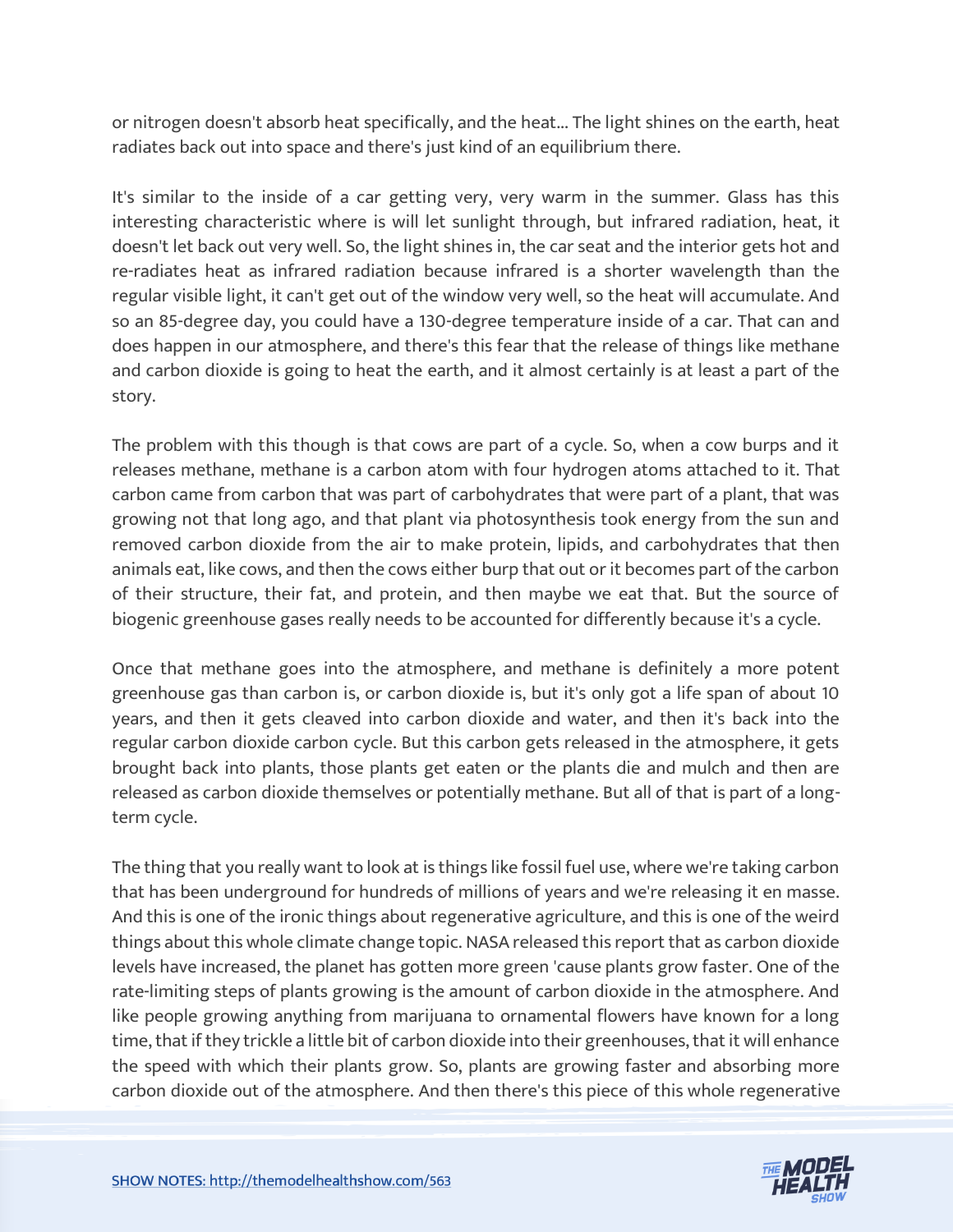ag story, which is that in grasslands if you have plants and animals interacting the way that they have throughout all of history, the roots of plants stick a lot of carbon underground, and it's possible that we may be able to sequester and remove carbon dioxide out of the atmosphere and actually rebuild topsoil as part of that process.

And I know I bounced around a bunch of different things there, but the notion that the carbon that comes out of cattle in the form of either carbon dioxide or methane is a primary vector of climate change, one that people within different circles in the media have said the cattle contribute as much as 78% of greenhouse gas emissions. It's not remotely close to the right number, it's more like 2% of total greenhouse gas emissions. But that 2% is part of a cycle. It goes out, it comes in, it goes out, it comes in. And it's worth mentioning that if we removed all animal husbandry from our food systems, we would still need to raise other stuff. We'd have to raise other greens, other legumes to replace the meat that we're not consuming, and it would only reduce our total carbon footprint by about 3%.

So, if we got rid of all animal husbandry, and even that I don't know that I fully agree with, because I think that in holistically managed animals, there's this potential of reversing desertification and improving the carbon capture of grasslands. And some of that stuff is still debatable and maybe it's not as powerful as what we think, but for sure, we can reverse desertification and we saw that as part of the film, like the rancher down in the Chihuahuan Desert that has reversed a million acres of desert and turned it back into grassland. So, this is area now that is highly productive and all these animals have returned to the area, different bird species. It's worth noting that the Audubon Society has become a huge advocate of regenerative agriculture because they noticed the return of bird species in these areas where regenerative ag practices occur.

**SHAWN STEVENSON:** That was one of the most remarkable parts of the film, for sure, to see that a desert could be reversed into a place where potentially, again, we can have food growing.

# **ROBB WOLF:** Right.

**SHAWN STEVENSON:** We could have... But also, if we take animals out of the equation, if we just look at how things have gone throughout our evolution, this is the natural process of things, and keeping the soil that we do have that's healthy, keeping it healthy, so we're not messing up more stuff that we then have to try to fix, so this is where animals come into the picture. But another big aspect of this is, you mentioned this, so the ozone layer is "healing" itself, but then we have other potential environmental issues going on with the warming of the planet. And I love that analogy of light... The green... If we think about the greenhouse

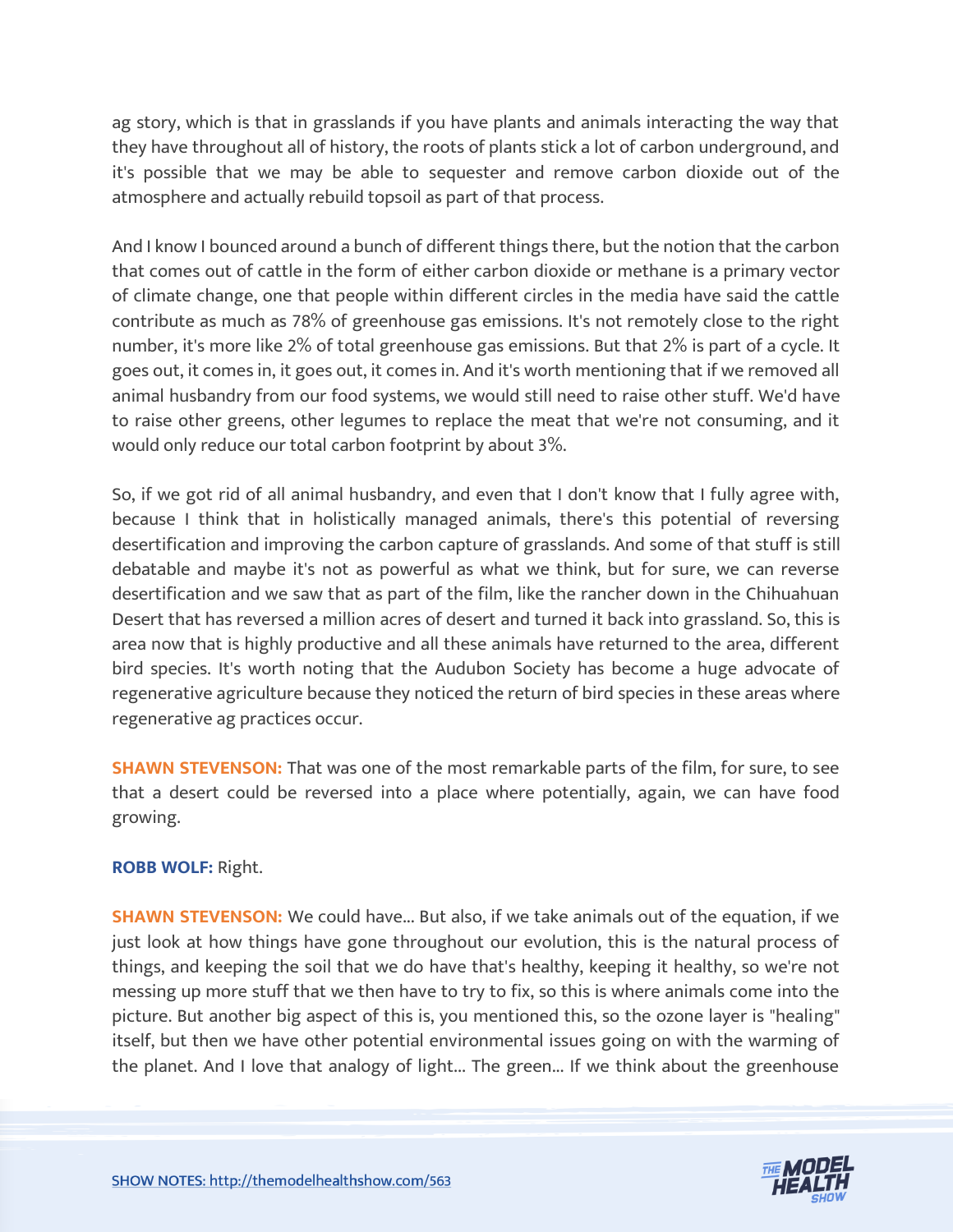effect, and I love the analogy with the car, for example, we've all experienced that on a hot day. We get into our car and we're just like baking.

# **ROBB WOLF:** Right.

**SHAWN STEVENSON:** And also, have you ever left a water bottle in the car, plastic water bottle in your car, and it's gotten warmed up, and then you could taste the plastic?

**ROBB WOLF:** Right, right.

**SHAWN STEVENSON:** Which is a whole other thing because plastics don't even biodegrade really, they photodegrade. And so, even light can break them down, especially heat.

# **ROBB WOLF:** Right.

**SHAWN STEVENSON:** And so, we're drinking a little plastic tea. But that's neither here nor there. But being able to see this process firsthand and what we can actually do to help turn the stuff around, so if you could, could you articulate just a little bit about what regenerative agriculture looks like? Because I saw in the film, they were actually moving animals around, using technology instead of what would happen through our evolution which would be other animals helping to guide them, food sources guiding them, predators guiding them, using technology to guide them.

**ROBB WOLF:** Yeah, so that's a really important piece that I oftentimes forget to mention. People are like, "Well, why is this stuff important?" It's kind of funny, there's kind of two camps out there. One camp is this kind of "leave it alone" camp, which we shouldn't have animals on pasture, we should just let it lie fallow, let it return to nature, which ironically, returning to nature is having animals on it like two-thirds of the planet's landmass is grasslands, and many of the grasses only propagate if there's fire, that's part of their seed disperse whole thing. And then many of them only propagate if they are... If the plant is eaten and the seed goes through the digestive tract of an animal. So, on the one hand, people look at, say like some downsides of animal husbandry, like nitrogen spillover into waterways, because we raise so many animals in confined areas that their urine and their feces have high nitrogen content that can end up in waterways, that can cause these blooms of algae that sucks all the oxygen out of the water and it can cause fish to die off.

Like, there's this huge area in the Gulf of Mexico that is killed each year due to this nitrogen run-off. In the past, our farms were small and decentralized and all that nitrogen stayed on the farm, that's what we used to grow next year's crop instead of having this stuff kind of spill [away. But people will say, "Well, we don](https://themodelhealthshow.com/podcasts/robb-wolf-healing-the-earth/)'[t want these animals creating this problem so we just](https://themodelhealthshow.com/podcasts/robb-wolf-healing-the-earth/)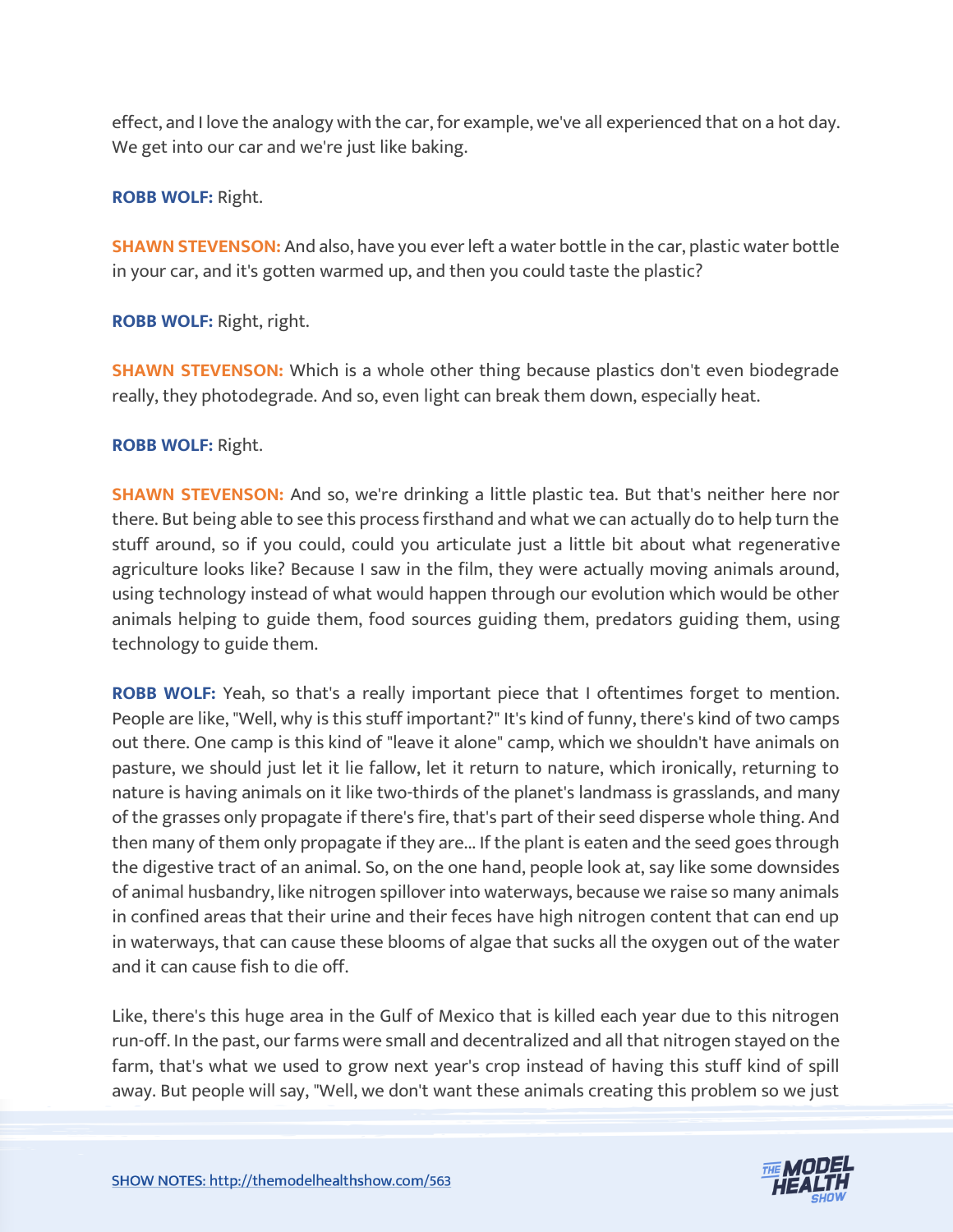shouldn't have them," and that's one thought. And the other thought is that just let these animals go do what they do, and we don't really need to manage them, just stick them on grasslands. And what that has done in the past has led to overgrazing, particularly when we start putting up fences and the animals can't move around, and when we kill off predators. The way that grazing animals, cattle, in particular, things like bison and cattle, they tend to bunch together, and they do that so that they protect the bulk of the members of the herd from things like wolves and lions and other large predators.

Once you remove those large predators, there's a tendency for these animals to just kinda go where they want to go. There's just not the predator-prey interaction. And what you will end up with in that scenario is that if you put cows onto pasture, and really it's any type of grazing animal, but you put these animals onto pasture, they'll eat the things that they like, and they have a tendency to like certain types of forage more than others, and then they'll kind of move around and eat the other forage, but then when that fresh... The forage that they ate maybe a week ago starts growing back, they'll come back and eat that again, and that will cause the plant to die, and it'll kill the root system and the area can get over-grazed and it can lead actually to desertification.

So, an area of grassland can turn into a desert by over-grazing it. It can also turn into a desert by under-grazing it. And because people, right or wrong, aren't comfortable with releasing large herds of wolves or mountain lions or other apex predators to keep these animals in check, what we need to do is move them around using things like portable electric fencing, so that when they hit an area, they eat everything, because the animals are competing with each other.

And then when they've eaten everything in an area, they may only be on there like a day, a half a day, and then you open up another section of grass and they move on to that next section of grass. And the area that the animals were just on gets peed on and gets pooed on, and with these holistic practices, you don't deworm the cattle typically, or even the horses, because the dung beetles play this really critical role in disseminating the nutrients out of the dung back into the soil and part of the microbiome, the soil microbiome. So, it's kind of crazy, but there are actually little beetles that play with poo, are this critical feature of a healthy grassland and ecosystem. But this is where we can emulate the predator-prey interaction that has kept grasslands healthy for hundreds of millions of years, and we can do something like that using some technology, like satellite imaging to tell when different areas of grass is ready to be grazed or not grazed, and then we can use portable electric fencing that is solar powered so that we can move the animals around and have them eat the grass that is the most appropriate to be eaten at that time and keep it as healthy as possible.

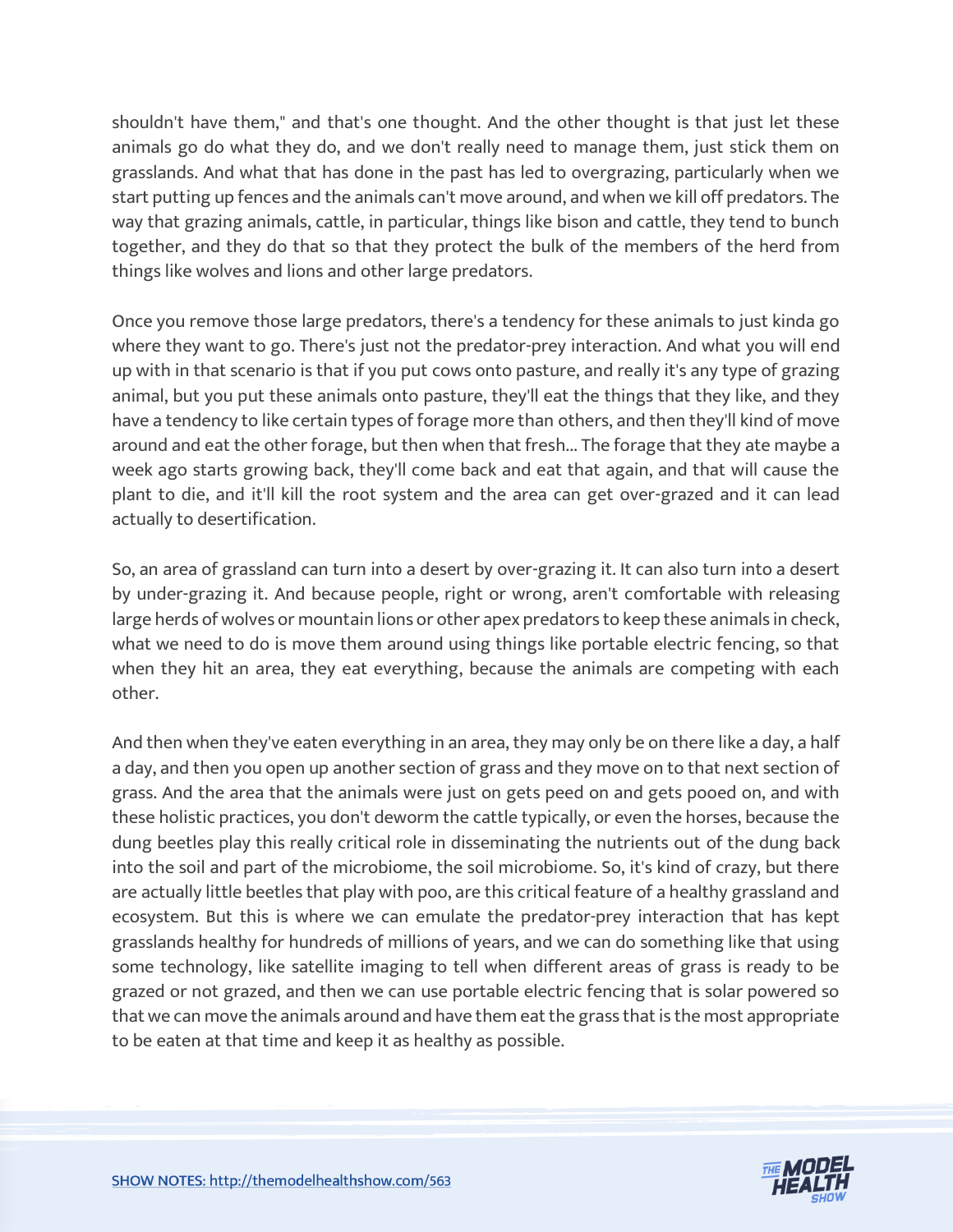And also, it tends to really dramatically increase the productivity of that land. Like Joel Salatin, he gets about five times more cattle per acre on his land than the people around him because of the way that he runs things. And so, he doesn't need an operation that's five times larger, he gets five times more productivity out of the area that he has. And this is also one of the things it addresses scalability. He lives in Virginia also, which is very amenable to food production. It has a pretty modest climate. The winters are not super severe. They get some snow, but it's not like Montana where the ground freezes and stuff like that. So, you don't get the same scalability everywhere, but virtually anywhere that you can run animals on grass, you can get better productivity at some point by holistically managing them and better managing their forage.

**SHAWN STEVENSON:** Yeah, and the education is the key, because these other farmers, they just simply don't know that they can be yielding better results. And this is why this film is so important and of course, the book as well, just to get educated on these things. Because, again, ultimately, yes, we want to be as healthy as possible, but we require food for that. And also, if we're thinking about future generations, we need to take care of our soil. We need to take care of the land that we do have. And now to know that there's ways that we can actually potentially heal the soil, heal the land to be able to then grow more and better food is really inspiring. But instead, we'll just order an Impossible Burger.

# **ROBB WOLF:** Right, right.

**SHAWN STEVENSON:** Now, this is not a knock. I don't want people tripping if they're a big fan of Impossible Burgers. But if you look at the underlying reason behind it, it's these reasons that you then are addressing, the health aspect which you address, is it the ethical side as well which we don't think about even if you're growing plants, all the animals that have to die in that process. And also, first of all, if you really think about this, and I know this, I think you as well, but I dedicated... I've done all kinds of protocols. I'll take years at a time at a clip and do a ketogenic protocol, a vegan protocol, raw food protocol, I only ate raw plant foods for a couple of years, very, very early on, before the Model Health Show existed, and just to see what happens.

What I found is that most stuff works for a while, but it's always about dialing in what your body needs right now. But in that, I was searching for a burger replacement. There's something about a burger in our culture that we're constantly searching for. And the crazy thing is if you don't want to eat animals, then stop fiddling with the burgers. Kind of like you're trying to trick yourself when you're still infatuated with a thing. It's kind of like Kanye losing Kim Kardashian, then getting a woman who looks just like her.

**[ROBB WOLF:](https://themodelhealthshow.com/podcasts/robb-wolf-healing-the-earth/)** Right, right.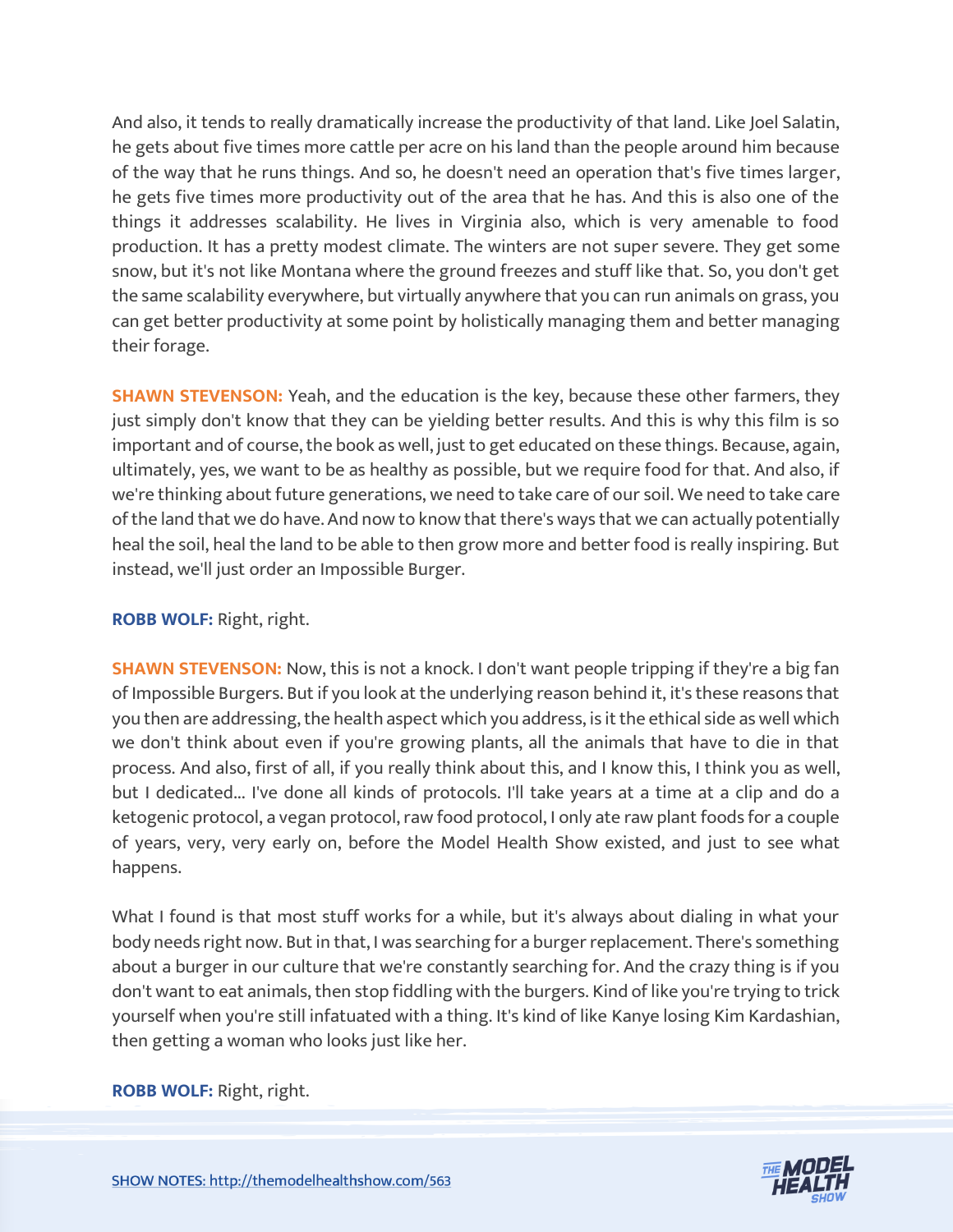**SHAWN STEVENSON:** What are you doing, Kanye? So, can you talk a little bit about that, not about Kanye, unless you want to, but about this process of jumping to the Beyond Meats, the Impossible Burgers that requires so many highly processed ingredients just to be able to make them? We don't think about that aspect as well.

#### **ROBB WOLF:** Yeah...

**SHAWN STEVENSON:** Whereas for some folks, this can be a temporary thing, like a burger every now and then, but they're... As you know, most folks are like, they're leaning into being a processed food, vegan or vegetarian protocol.

**ROBB WOLF:** Right, right. Diana and I have been talking about this for a while, but it's... I think it was like four years ago that I mentioned that people like Bill Gates and others in the tech scene want to drive the future of food like software. They want it to be IP, intellectual property that's owned. And when I was mentioning stuff like that four years ago, people thought I was nuts. "Oh well, what are you talking about? Where's your proof on that?" It's like they say it. Bill Gates is on record saying that many of the backers of the Impossible Foods, they've said, "We want to run this like a software company. We want to own the intellectual property of the food that people eat." And then COVID hit, and then all kinds of shenanigans happened. "Is it a lab leak? Is it not a lab leak? Is it... Does the vaccine stay put where it goes, or does it actually go systemic?" All these different things. And suddenly, I don't know if fewer people are, I want to say it the other way, if more people are open to the notion that there might be some shenanigans going on behind the scenes, or if the people who are open to the notion that shenanigans are going on are way more vocal about it.

I don't know if people's eyes have been opened or if people are just crankier about it now, but when I mentioned that there is this kind of globalist elite push towards a food system that is owned lock, stock, and barrel from the production side like Bill Gates is the largest owner of farmland in the United States now to the intellectual property of the type of food that we eat, so like Impossible Burger and Impossible Sausage and all those stuff, the process of turning raw materials into that is an IP-owned entity. And from like a James Bond super-villain perspective, it's f\*ck\*ng genius.

Own all the land, own all the patenting and processing of converting food, real food, into this kind of fake food, and then own the branding around this hockey puck that kind of looks like meat and smells like meat and even kind of bleeds like meat, own all of that stuff. It really is brilliant from just kind of a capitalist wet dream kind of deal, but the thing is, is that initially Impossible Foods touted itself as being healthier than regular meat, and they just got [absolutely taken to task on that because it](https://themodelhealthshow.com/podcasts/robb-wolf-healing-the-earth/)'[s a highly processed food, even in animal feedings,](https://themodelhealthshow.com/podcasts/robb-wolf-healing-the-earth/)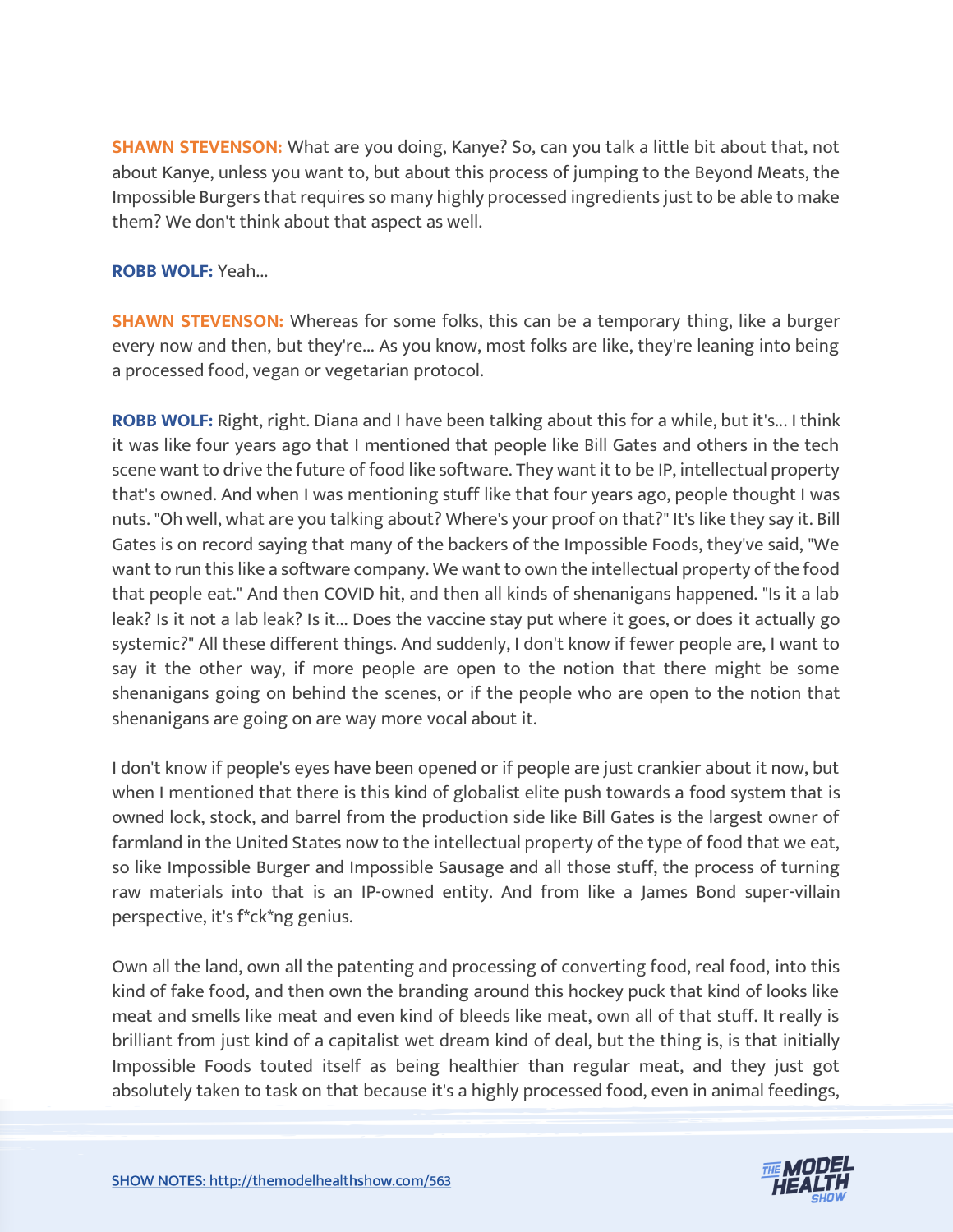the animals get sick eating too much of it 'cause it's full of bad fats, processed pea proteins and all these things that maybe aren't terrible for you in modest amounts, but it really shouldn't replace staple foods. And then there was this claim that they were more sustainable, and this was just an amazing moment where there was a life cycle analysis for Impossible Burger, and a life cycle analysis is trying to look at literally every input and every output for something, so...

How much energy is consumed by the trucks that drive the fertilizer to the farm that raises the soybeans that get converted into the soybeans. And when those soybeans are harvested, they go to a facility that houses them, how much energy is consumed keeping the facility, not too hot, not too cool. And how much energy goes into the pesticides to kill the mice that try to eat the soybean. It's this massive project to do a life cycle analysis. But they looked at the full life cycle analysis and also the carbon footprint of this impossible burger. And then a couple of years after that, a life cycle analysis was performed by the same company, this company, Quanta's, that does these life cycle analyses. And they did it for the White Oak's Pasture Burger. And what was fascinating about that is the White Oak's Pasture Burger was actually net carbon negative. It took more carbon out of the atmosphere than what it released, and it was exactly the amount that was released by eating, by the production of an Impossible Burger.

So, to be carbon neutral, you could eat one Impossible Burger and one White Oak Pasture Burger and you were carbon-neutral, or if you just ate the White Oak Pasture Burger, you were carbon negative and you were pulling more carbon out of the atmosphere than what you were releasing by the consumption of that thing. So that's where these Impossible Foods and Impossible Burger, the lab-grown meat, all these things have been sold as like these sustainability options and these ethical options and everything. And it's an absolute lie. Most places that you go, when you buy gasoline, it will say it contains up to 10% ethanol when you're buying your gas for your car. It was many years ago, but there was a move to subsidize the production of corn to be turned into ethanol to supplement our gas so that we didn't burn as much oil in the form of petroleum. That's fine, other than the reality that it costs more energy to make a gallon of ethanol than it does to just have the gallon of gasoline. So, it's a boondoggle, it's an absolute boondoggle. It is sold as this environmentally friendly thing, but the people who raise the corn to make the ethanol, don't use ethanol to drive their tractors, they use gasoline because it's cheaper than the ethanol is by and large. And it's more sustainable over the long haul, ironically.

So, this is very similar to the story within Impossible Foods, and like these lab-grown meats and whatnot, what we're talking about for this meat production piece at least is hundreds of millions of acres of land that is heated by the sun, watered by the rain and the snow and the mist. And that these animals have co-evolved with for hundreds of millions of years. And that [is there, and we can either use it and use it wisely, or we can let it go fallow and let the land be](https://themodelhealthshow.com/podcasts/robb-wolf-healing-the-earth/)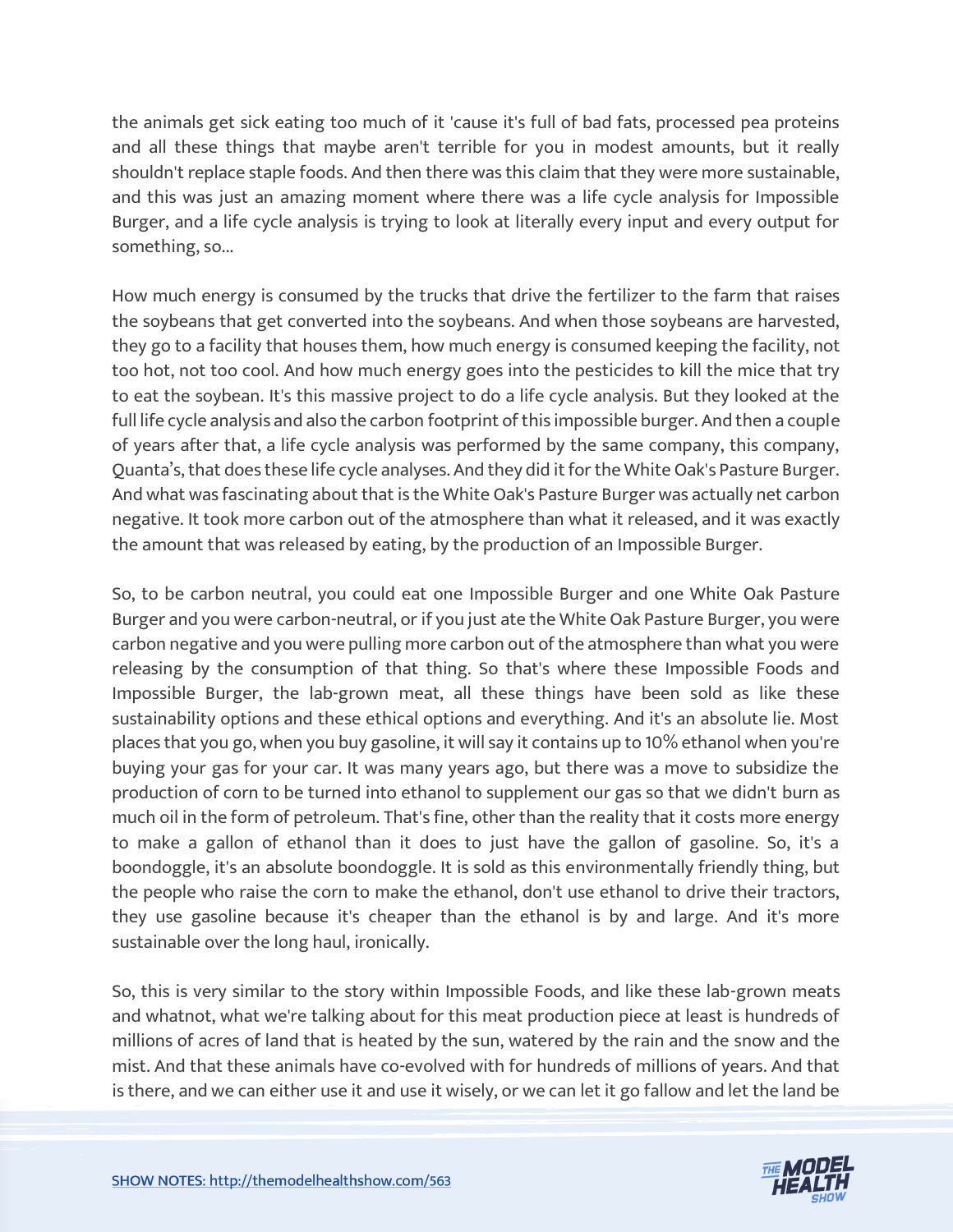destroyed. Or we can pave it over and turn it into a parking lot, I guess. Those are kind of the options that we have with it. But when... It's interesting that Impossible Foods came out of the gate really hard and had these claims around health and they got taken to task for that, then they had these sustainability claims, and it clearly is no better. And it's clearly worse than just basic meat, just standard meat to say nothing of pastured meat. And then it weaves in the ethical consideration there, like is it really cool that like six companies own the rights to producing 95% of the food that's consumed on the planet, which is what we're in right now.

And I'm a big fan of markets and capitalism and stuff like that, but I think that this is an example of where we do really well. The thing I'm advocating for is that there should be a whole bunch of people that raise and grow food, not six people. And this is the system that I'm advocating for, that there should be decentralized... The ownership should be decentralized. Going forward, there's all this concern around what will we as human beings do as AI takes over more and more jobs, like doctoring and lawyering, seems really complex, but really what it is are algorithms. You fall into these different buckets, and it becomes a very algorithmically driven...

Creative problem-solving-type endeavors are arguably the last thing that AI will ever get into. And all the regenerative ag and regenerative food production is about is problem-solving. It is a creative endeavor every day, it is not formulaic. You have to really get out and have a lay of the land and a feel for what's going on in the time of the year, and factor in weather forecasts and all this stuff. It doesn't lend itself to algorithms at all, and so even on a quality-of-life standpoint, you could make the argument going forward that instead of having tens of millions of people out of work and kind of destitute and not really having meaning in their life, they should be working on small working farms and the cooperative owners in these endeavors and have a multi-generational legacy play in these things. This is... We're starting to talk about meaningful human work and a good quality of life, a good wage, earned for the work done, and stable [1:05:48.6] that get blown out of the water with changes in the economy and whatnot.

**SHAWN STEVENSON:** Powerful, powerful. Got a quick break coming up, we'll be right back.

The importance of Vitamin C cannot be overstated. The big issue today is its simplicity, something so simple cannot be so effective, can it? Vitamin C is obviously a major part of our immune system function and how it does its work, and this is the key, is that it helps to reduce infection-oriented inflammation. A recent study cited in the journal Pharma Nutrition investigated the impact of vitamin C in relation to the cytokine activity associated with COVID-19 and found that vitamin C is effective by inhibiting the production of the cytokine storm. Several clinical studies are now affirming that timely administration of vitamin C can dramatically influence the outcome of COVID-19 infections, and this simply has not been talked [about, but we](https://themodelhealthshow.com/podcasts/robb-wolf-healing-the-earth/)'[re going to change that.](https://themodelhealthshow.com/podcasts/robb-wolf-healing-the-earth/)

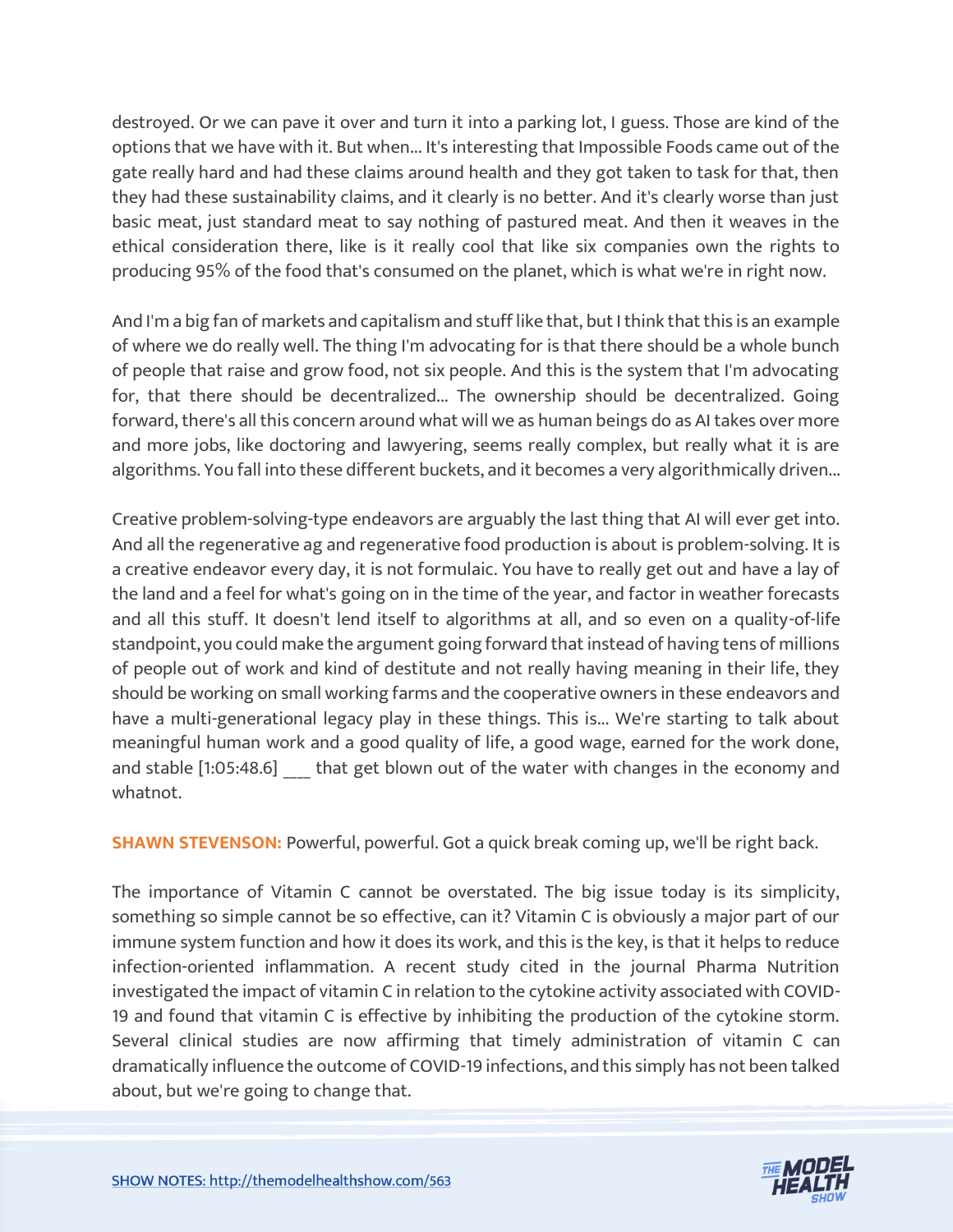Now, it's important to also note that all vitamin C is not created equal. We've got synthetic forms of vitamin C and we've got botanical, real food-based vitamin C. A study published in the Journal of Cardiology had 20 male smokers consume the number one source, the highest botanical source of vitamin C found in camu camu berry, over the course of a one-week study, and it led to significantly lowered oxidative stress and inflammatory biomarkers. And they were measuring this by utilizing C-reactive protein. Now, here's the rub. The camu camu berry was not just put up against a placebo, it wasn't put up against nothing. It was put up against synthetic versions of vitamin C. Just an ordinary vitamin C tablet that you might find as you're checking out at the cash register or at a gas station, something of the like.

And here's what they found. The researchers saw no change in these biomarkers, reducing inflammation and oxidative stress in the placebo group. That placebo group again, was a synthetic version of vitamin C. For the researchers, this indicated that the combination of other antioxidants from the camu camu berries had a more powerful antioxidant effect than standard Vitamin C products alone. This is why I utilize camu camu berry combined with amla berry, combined with Acerola cherry, the three highest botanical sources of vitamin C ever discovered, in my favorite vitamin C supplement of all time, the Essential C complex from Paleovalley. Go to paleovalley.com/model, you're going to get 15% off incredible Essential C formula. Go to P-A-L-E-O-V-A-L-L-E-Y.com/model, get a special 15% off right now. Vitamin C is of the utmost importance, and our sourcing matters more than ever. Get the very best. Not the third best, not the fifth-best, not the 100th best, get the very best vitamin C possible. That's going to be an Essential C complex from Paleovalley. Go to paleovalley.com/model. Now, back to the show.

Just thinking about that aspect, it's not talked about enough. Folks right now, we're not just dealing with multiple epidemics of chronic disease. We're dealing with multiple epidemics of mental health issues as well, and a loss of a sense of connectivity, community, sense of purpose. And there's study after study affirming how these things affect our life span and our healthspan, just even being connected to meaningful work, you know? And so, I think there's something to be said for reconnecting to something very primitive with humans, which is having a hand in where our food is coming from.

## **ROBB WOLF:** Yeah.

**SHAWN STEVENSON:** Being able to feed ourselves, and I think that that's going to be something that is going to become more present as we move into the future, and we have... We're knocking on the door right now, we've got 8 billion folks, 8 billion human beings on the planet, six companies feeding everybody. Something doesn't sound right. [chuckle] You know? [Again, coming from where we come from, where each tribe, this collective thing, not to](https://themodelhealthshow.com/podcasts/robb-wolf-healing-the-earth/)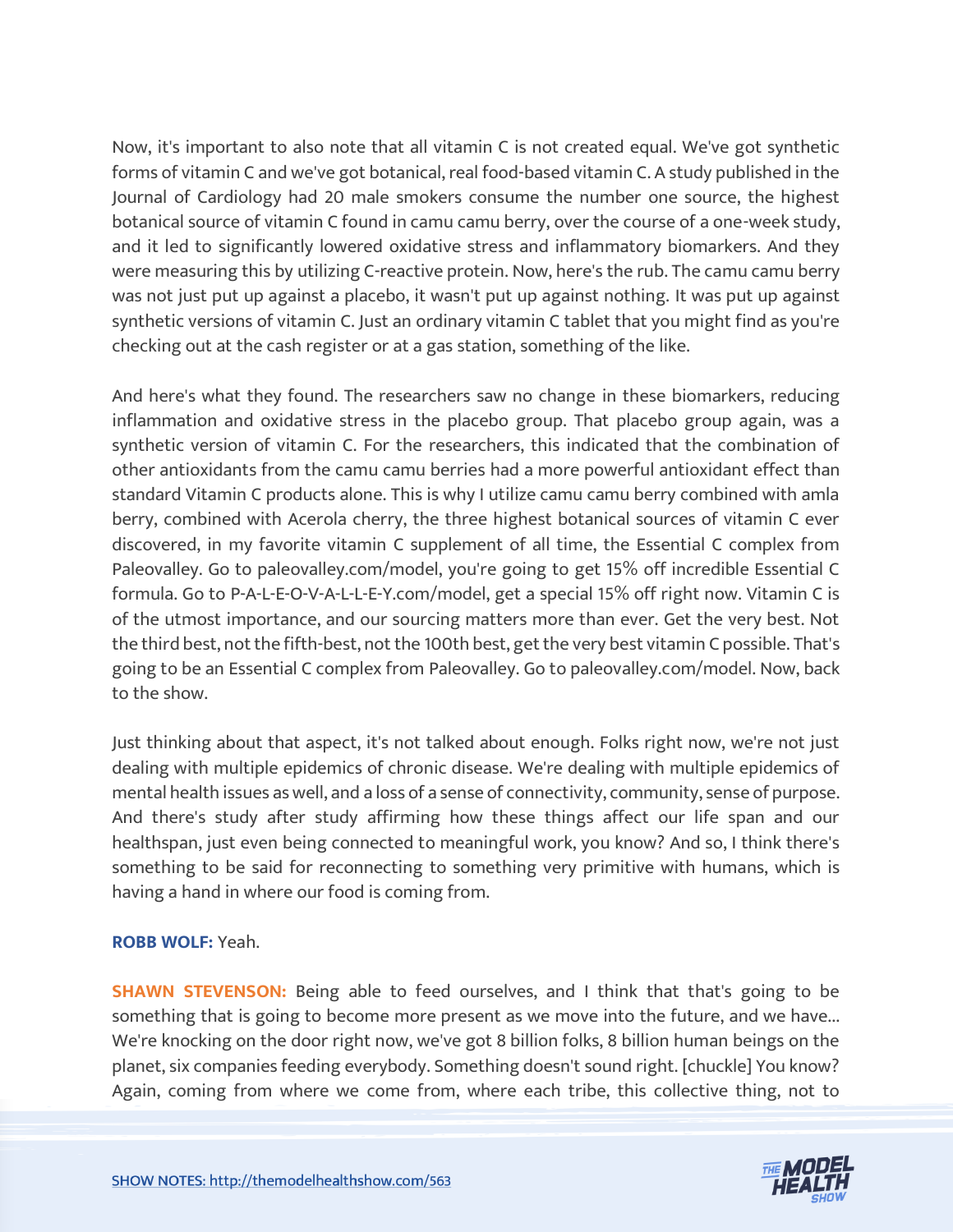mention, even if we get a little bit closer to today, we have the local farming of our food and a diversity, right? Whereas, today, it's this very cookie-cutter... It's so much marketing and politicization of what humans should be eating. And oftentimes, again, just... I'm a big fan of results, look at how we're doing right now...

# **ROBB WOLF:** Right.

**SHAWN STEVENSON:** With... In America right now, we're knocking the door of about 250 millions of our citizens who are overweight or obese. And I think... This was prior to COVID, by the way. I know that COVID has just come in and kind of...

**ROBB WOLF:** Kicked it right in the jimmy, yeah.

**SHAWN STEVENSON:** Exactly. Get it going right to that next level. Again, thank you so much for putting your time and energy into this project, because when we started this episode, and you mentioned the fact... Like, we have a Netflix society really, we have a Netflix kind of driven cultivated society where a film might just be the thing...

# **ROBB WOLF:** Right.

**SHAWN STEVENSON:** That can galvanize folks, and also, it's so much more consumable in the way that we see things, but then you have the book where you do the deeper dives, and you can really articulate things to another level. So, can you let everybody know where they can pick up the book and where they could check out the film as well?

**ROBB WOLF:** Yeah, so you can go to sacredcow.info and the book, the film, all the resources are there, and Diana continues to release all this amazing material. Like, if people ask you a question, if you're wondering about this stuff, like, do cows consume way more water than what is good? Like, we have resources that talk about that and peel back the details and look at the nuance, so that's definitely where folks want to go.

**SHAWN STEVENSON:** Alright, perfect, perfect. And really, again, anywhere books are sold as well?

## **ROBB WOLF:** Yes.

**SHAWN STEVENSON:** And also, we want... It's on Amazon Prime, you can get access but definitely go to the website, is going to be ideal.

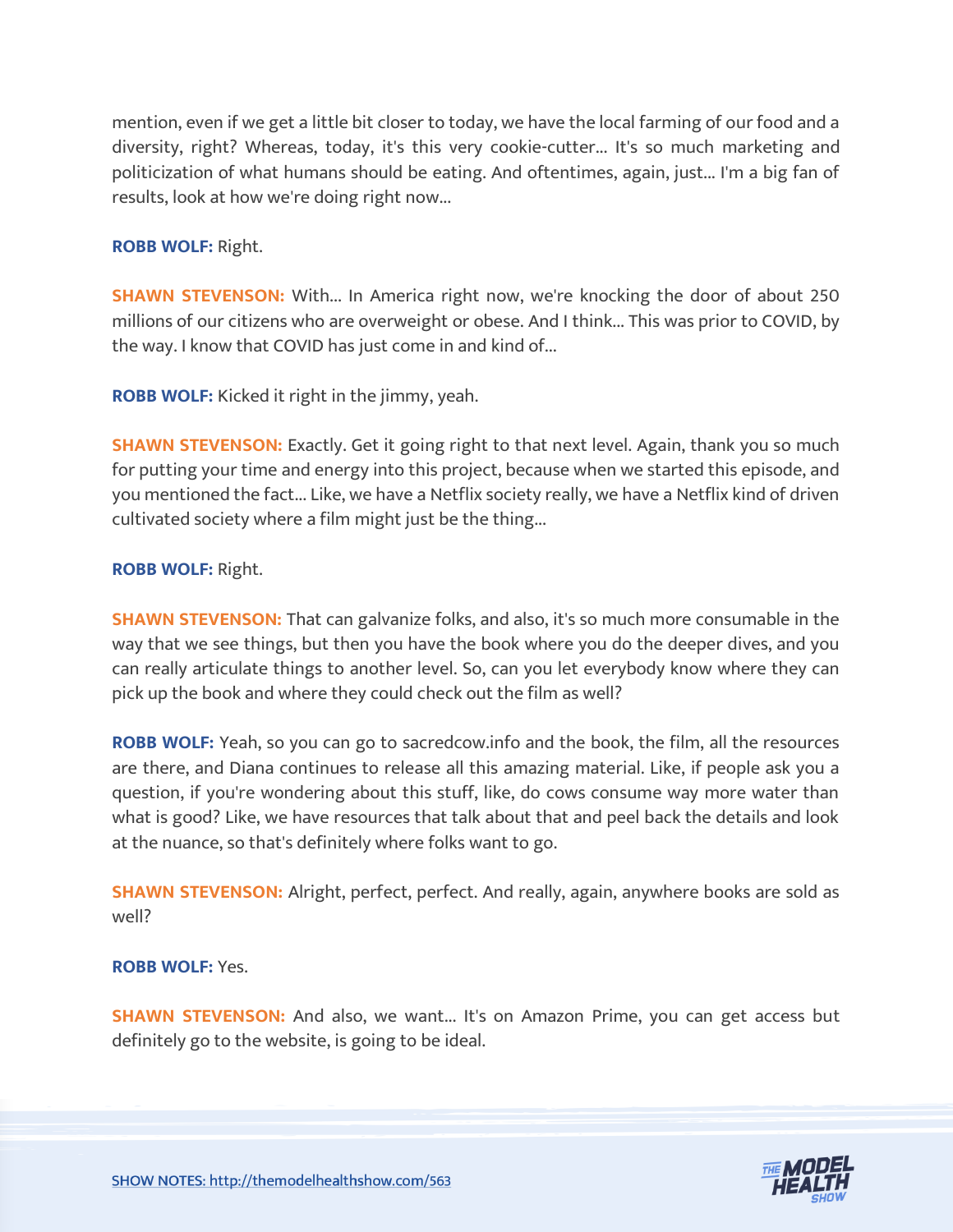**ROBB WOLF:** Yeah. It will just tell you where you can get it. Like, I know you have international listeners and there's a few outlets where you can get it, like in Israel and Europe and whatnot. Yeah, yeah.

**SHAWN STEVENSON:** Perfect, perfect. Well again, Robb, living legend, I appreciate you so much for taking the time to hang out with us, and I can't wait to see what you do next, man.

**ROBB WOLF:** Huge honor, thank you. I'm just hoping we motor through this next year and no missiles flying, and no new pandemics are released. And we just kind of get some breathing space, you know?

**SHAWN STEVENSON:** I mean, you know, a nuclear winter could solve a lot of our environmental issues in a way.

**ROBB WOLF:** There was a HuffPost piece on that, and you know. This may be worth saying, this may be worth saying. I see this characteristic in my youngest daughter. I can be a very spiteful person, and spite, people may not... They just think that it's being mean, it's not being mean. I'm willing to suffer knowing that my suffering is facilitating the suffering of someone else, and more and more people like me are reaching a point where they're like, "I'm willing to take a hit, just so long as the people that are pissing me off are, I know that they're getting it," And they could get it half as bad as I am, but it's just schadenfreude, like knowing is like, "Well, that asshole's getting it so I'm okay there." And I would just caution people like when they're...

We all need to step away from the abyss and love each other a little bit and give each other a little slack, and because I notice in myself, some days I have that thought. I'm like, "Maybe the comet should hit us, maybe the missiles should fly, maybe that... " When they were doing Gainof-Function research on SARS-CoV-2, they were also doing it on MERS, and MERS has a 30% infection fatality rate. Maybe that's the one that should have got out, and it's horrible sh\*t to say. It's civilization-ending stuff, but there's so much goofiness that goes on, and even if folks don't buy this regenerative ag scene, if they give it a... They kick the tires on them and they're like, "I don't know, I just don't really buy it." That's cool, but at least put some diligence into it. Give it a chance and entertain the possibility that whatever you've arrived at with a world position may not be the final place that you're in. Hopefully, it's not. Hopefully, we all grow and evolve and change and whatnot, yeah.

**SHAWN STEVENSON:** Yeah. That's what I... I think this time is... It's offering up a big opportunity, and by the way, when I said that about the nuclear winter, you posted on your Instagram, this was written in HuffPost. The title of the article was, "Could a small nuclear war reverse global warming?" Just sprinkling in a little bit of idiocy, 'cause he has nothing else

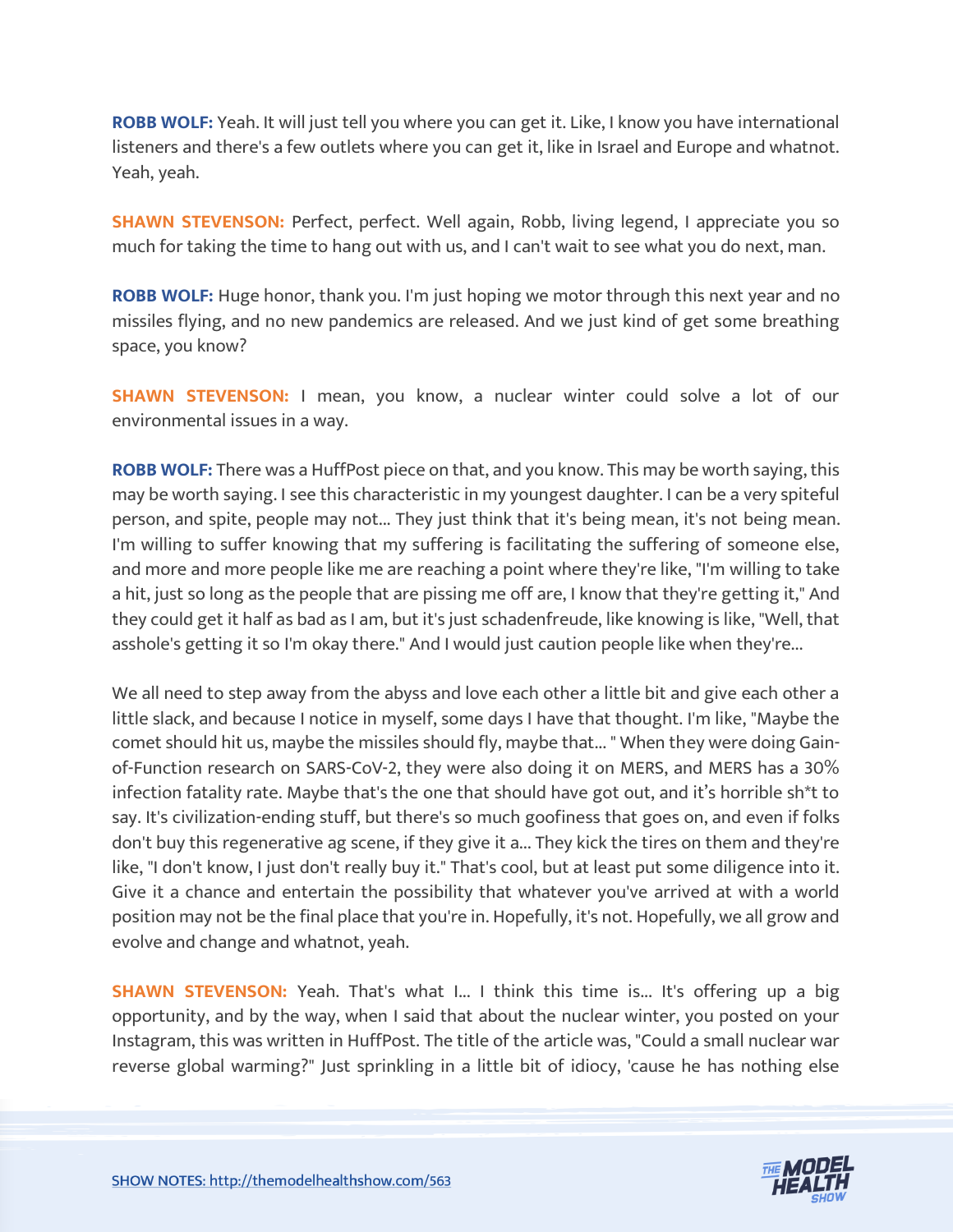better to do, but this is the place that we're at. We get to see idiocy at an entirely new level and hopefully, we can choose other than.

**ROBB WOLF:** We're doing a proctology exam on idiocy right now.

**SHAWN STEVENSON:** Getting very intimate with it.

**ROBB WOLF:** Think very intimate with it, yeah.

**SHAWN STEVENSON:** Well again, thank you so much, Robb. I appreciate you, one of my favorite people, man, and talk with you soon.

**ROBB WOLF:** Thanks again. Take care, bye, bye.

**SHAWN STEVENSON:** So many important nuggets to take away from this episode. Most importantly, getting more involved in where our food is actually coming from, and thinking about the bigger picture, thinking about what we're passing on for future generations, and also thinking about who is moving the chess pieces around on the chessboard, determining what type of food we're actually getting and how all this stuff is taking place. To hear that Bill Gates owns the most farmland here in the United States, that doesn't sound suspicious at all. Keep in mind, Bill Gates is the same individual that's now funding a project to spray a cloud of chemicals around the Earth itself to help to block out sunlight, to help to cool the planet down, to reduce global warming, the thrust of this mission, and this is a real thing, to put a protective layer around the Earth, basically, that is generated by spraying out these chemicals around the globe. This is a real idea as if he's Tony Stark or something to put a protective belt around the Earth using technology essentially, but this story sounds so far-fetched, but it is a real thing. As a matter of fact, listen to this report from CNBC.

Bill Gates is backing the first high altitude experiment of one radical climate change solution, creating a massive chemical cloud that could cool the earth. It's called Solar Geoengineering, and it's highly controversial. It would look something like this. Thousands of planes would fly very high and use nozzles to inject millions of tons of light-reflecting particles into the stratosphere, it would create a thin chemical cloud of those particles around the whole planet, blocking some sunlight from reaching the surface. It would mimic a giant volcanic eruption, which we know cools the Earth.

**SHAWN STEVENSON:** Now, when you have these harebrained ideas, you don't think about the wider ramifications. For example, if less sunlight is able to make its way to the surface of the Earth, specifically being able to reach the human body, what then happens as far as the [production of critical internal chemistry for human health? For example, UV B rays, of all the](https://themodelhealthshow.com/podcasts/robb-wolf-healing-the-earth/)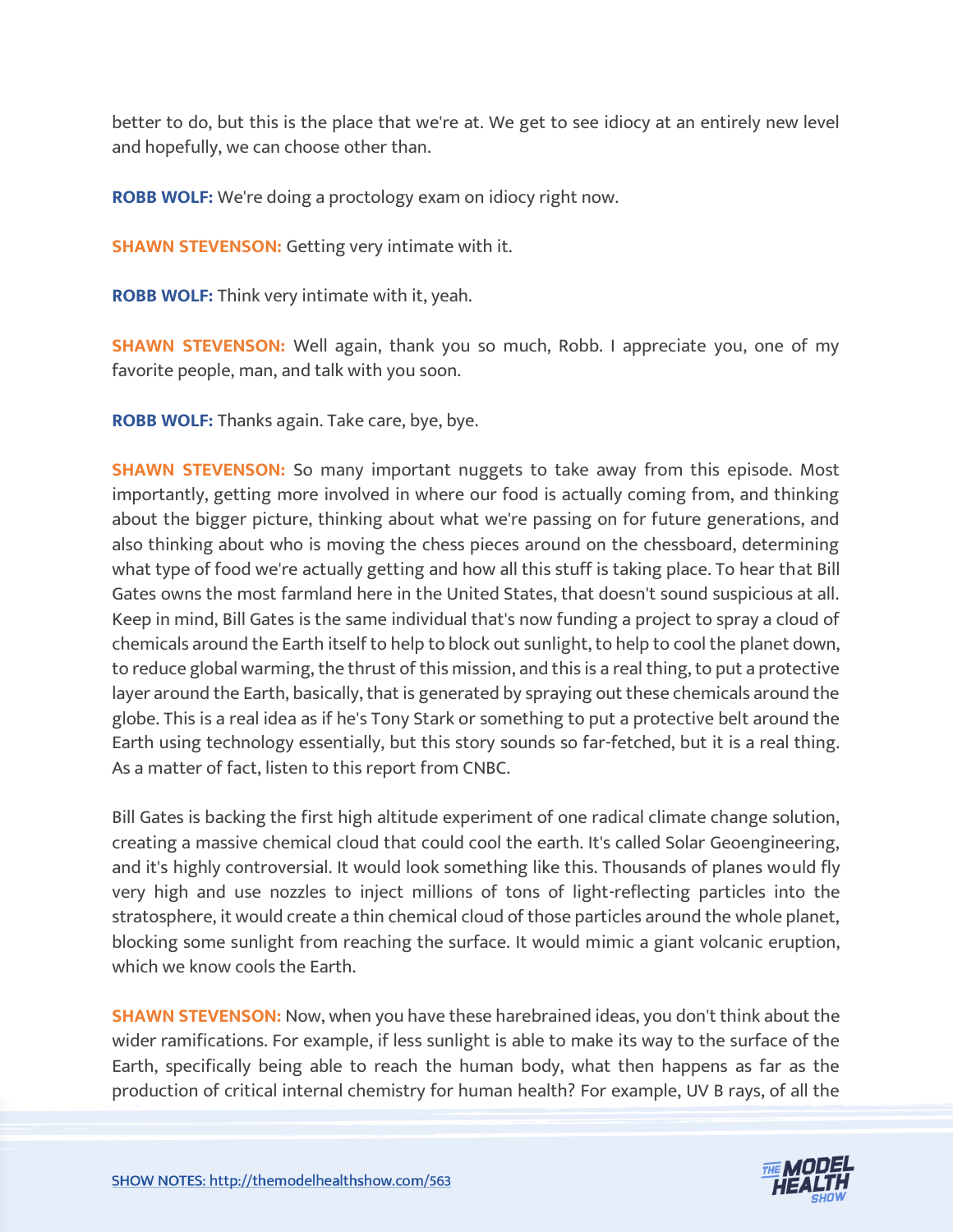UV light that's reaching from the sun to us, we've got UV A, UV B, and UV C. UV C is essentially just blocked out by the ozone layer, but it has the most energy, shortest wavelength. UVA has the longest wavelength, but the least amount of energy, that's what's predominantly reaching the surface of the earth. Of all the sun rays that reach us, 95% are UVA, alright? And this is how you get a tan, but UV B, about 5% of all the sun rays that reach the Earth is in the form of UV B, this is what is the catalyst for making vitamin D, which is a critical steroid hormone that the human body needs to not just survive but to thrive.

And as a matter of fact, if we are thinking about how our manipulation of the environment is that affecting our vitamin D status, well, a study published in the journal Nature Reviews Endocrinology, determined that air pollution can be a causative agent in vitamin D deficiency, already just what we're putting out into the environment with the way that we're living our lives, let alone, but these guys are not thinking about that, they're not thinking about how critical vitamin D is in reducing your risk for cancer and reducing your risk for infectious diseases, because a study published in the BMJ, one of our most prestigious medical journals found that COVID-19 ICU risk was 20 times greater in people who were deficient in vitamin D.

This is well established, now we've got about two dozen-plus studies that are identifying this specific issue as being a major risk factor. Another study found that simply lifting up our vitamin D levels can be an effective treatment for recovery from SARS-COV-2. This study, again, published in the BMJ, it's a separate study, was a randomized placebo-controlled study that gave patients with SARS-COV-2 short-term, high dose vitamin D for just seven days, and gave another group of SARS-COV-2 patients a placebo. Here's what happened, a greater proportion of the vitamin D deficient individuals, by the way, everybody was vitamin D deficient coming into it, a greater proportion of vitamin D deficient individuals with COVID-19 infection turned SARS-COV-2 negative faster with a significant decrease in inflammatory biomarkers by getting high dose vitamin D3 supplementation. The amount used in the study was about 60,000 IUs daily for just a short time period, but it helped people to clear the virus faster. And why is it? It's a catalyst for so many different immune parameters in the human body driving and controlling different expressions of the immune system, whether it's identifying and eliminating rogue cells like cancer cells or infectious diseases, pathogens in the system, it makes the immune system, it's a driver, primary component of driving immune system function.

What happens when you block out the sun with the chemical spray? When you're spraying out around the globe, what happens? Is that really the solution? Is that really a smart idea? What are the long... It's trying to target a short-term thing, a short-term issue, one issue, and creating a thousand more issues, that's the mentality that's tending to reign supreme at this moment, but I'm... As Robb was mentioning at the end there, being a bit cynical, but also again, he's a [very optimistic person, but just kind of kicking these ideas around that, "Hey, maybe this is](https://themodelhealthshow.com/podcasts/robb-wolf-healing-the-earth/) 

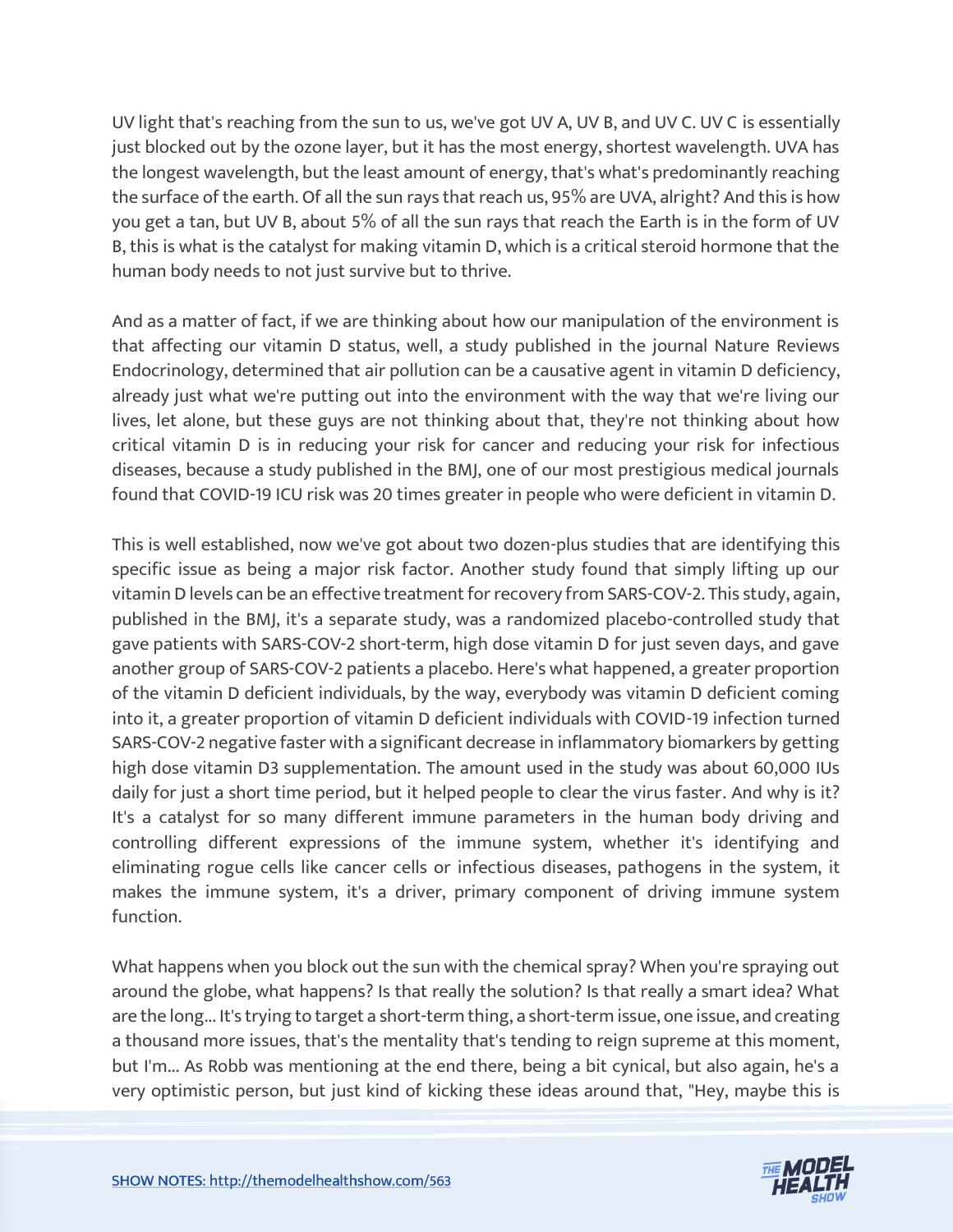what needs to happen in order for us to wake up, in order for us to understand that there are so many different things that we've allowed to take place, that we've normalized that are destroying our families, that are destroying the human race period, we're not doing well." Superficially, we think that we're so evolved, but we are now the sickest, most chronically diseased society in history, the most sedentary culture in the history of humanity, the most obese society in the history of humanity. Something is clearly awry, something is off here, and these times might just be the catalyst, the launching pad for us to help to turn this stuff around, and I know that we can, but this is why education is so important.

And also, for us to maintain a level of healthy skepticism in questioning who's controlling what you see, who's controlling what you do, what you have access to in the first place because it's not an accident that censorship has become so prevalent at this time. Here in the United States, the first amendment, the very first amendment is that of freedom of speech, and we can say that these different tech companies are doing what they want to do because it's their own entity, and it's their own intellectual capital, but in reality, these entities are 1000% working along with our government and also just government regulation has its hands all up in there, alright? All up on all these different social media platforms and these big tech platforms and collecting our data, so much has come out about, of course, just this illegal tracking of our citizens, and now censorship is rising to the forefront, people are... Maybe, again, it had to get this way so that we say, "You know what, I don't need you to regulate what I'm seeing and what I'm not seeing, I am an intelligent human being and I have the ability to question things and to think critically, I don't need you to spoon-feed me what you believe the truth is," which ultimately, I'd say a good solid 99% of the time, the truth is going to have a myriad of different expressions, it's not going to be one flavor.

Because even with these different peer-reviewed studies, especially observational data, we can shift the narrative around to fit our approach, and it's rare that you're going to have someone that is coming into it understanding their bias, "I'm understanding my bias," and then looking at the data and thinking, "Okay, how am I wrong? Let me look at this through the lens of somebody who would think the opposite of me." They're coming into it looking at the data like Vitamin D doesn't matter at all, it's just something Ludacris talked about in a song, he's talking about giving the vitamin D, alright? Has nothing to do with our health and wellness except... Never mind, but this is what could be happening, and I can look at it through that lens that, "This is... It's not... It doesn't matter," And try and find leverage points in the data to affirm that. I could say, "Well, this is actually... It's done in In vitro; it's not done actually in the real world or on people who were actually managing and using objective measurements, or maybe it's just... It's all subjective, these are just subjective tracking, we're not actually looking at people's blood work, whatever, I could try and find holes in anything, and so it's rare that somebody is coming into it looking at things from multiple perspectives.

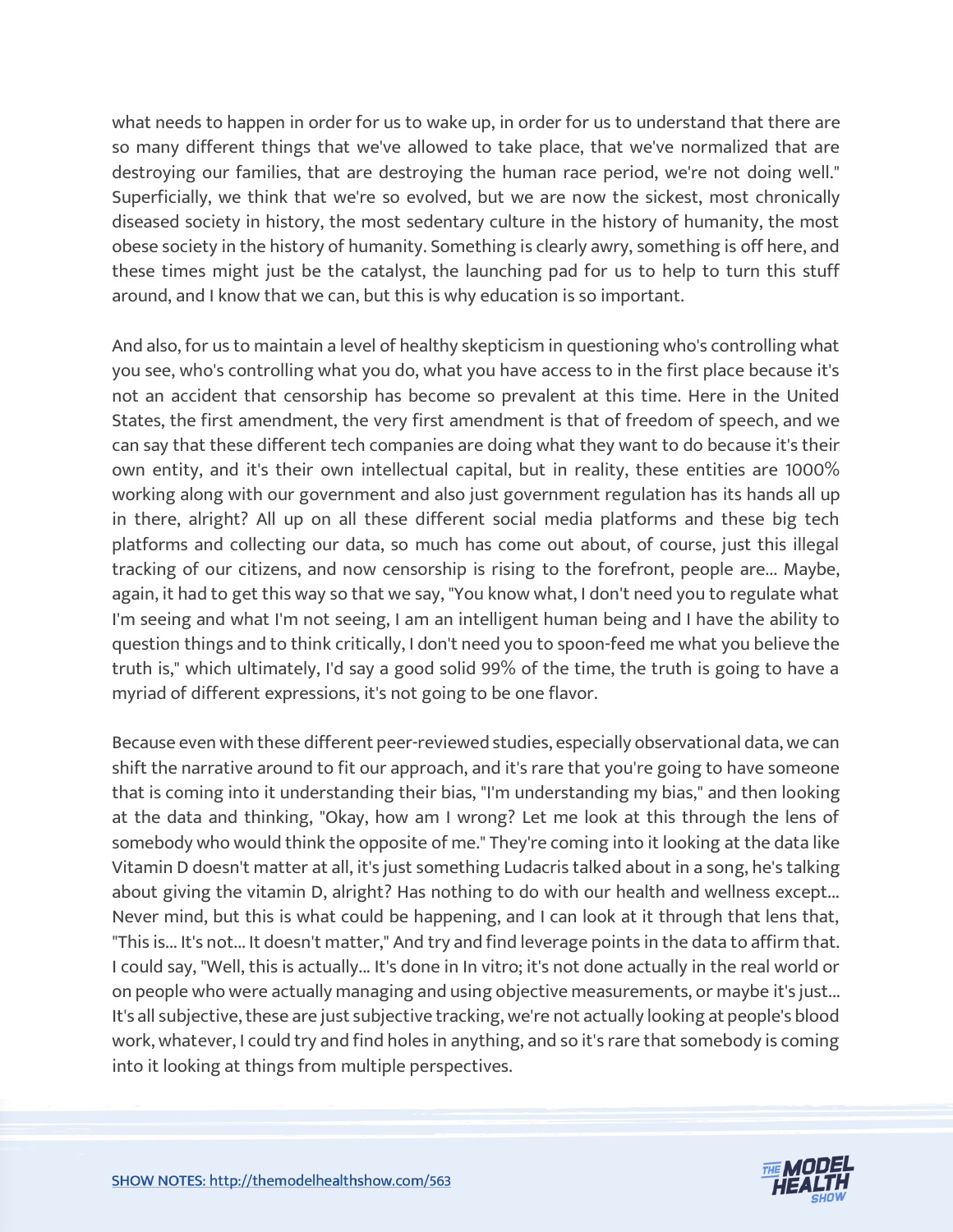And this is one of the reasons why I'm doing this work today, and I really want to impress that upon everybody as often as possible to start to come into things, looking at things from multiple perspectives, and being aware that we inherently think that our way is the way. We think that our way is the right way as a human being because we don't want to be wrong. Being wrong could mean a serious threat to our livelihood, to our life, and also our acceptance into the tribe and the culture, so being wrong bears a big psychological weight for us, that we might not be aware of.

But the crazy part is, the more that we are willing to be wrong, the more often we're actually going to be right. Alright? The more willing that we are to be wrong, the more often we're going to tend to be right because we're coming into it, not just having this strong anchor and planting our flag that this way is the right way and it's the only way, and it's the only truth. And so, working on ourselves, so we're coming into it like that, of course. Now, oftentimes, many of our biases, especially if you have achieved a level of real-world success with your own example, if we're talking about in the domain of health, for example, if you've achieved a level of health and vitality within your own body and you have that experiential knowledge, that bias even holds more weight. We've even got to understand which of our biases hold more credibility. And also, looking towards other people and seeing their experiential out-picturing of what health is, like a Bill Gates...

You put... Put our pictures up side by side! Just say, you know he didn't have the billies, just take that off the board, just two guys. Just say you didn't know me. Two guys. Who are you going to take health advice from? Just based on something very superficial. How is he doing? How's he doing with this? Of course, he doesn't care about getting sunlight! He doesn't care! He doesn't care about vitamin D. He doesn't care about what kind of meat he's eating, or fake meat, or whatever the case is, these concepts are irrelevant to him, and he's going to tell you that outwardly with his persona. Alright. He's going to throw on the sweater vest. Right now, he's rocking the 2X sweater vest. All good, but don't tell me how to be healthy. That's the problem. Alright. And so, he could be working on his health and that would be amazing, and he can get some type of level of achievement and then seek to share his experience as advice, but for right now, my man's devolving. He's turning into one of these lizard people everybody's afraid of, where the aliens are. Now, let me... I'm going to... Let me reel it back in. Alright. We're throwing the fishing line, let me reel it back in.

Billy G is not my lover. Alright. Maybe he's a... Maybe he's an amazing human being. You still got to leave that door open. Alright? See, my bias might be kicking in here, but for me, it's just looking at, now, I'm for real. This is definitely a concern and a red flag for me that this human being is buying up all this farmland in United States. To what end? Not really even understanding what's happening with the soil and with the farmland here in the United States, [and really, there](https://themodelhealthshow.com/podcasts/robb-wolf-healing-the-earth/)'[s a worldwide issue that](https://themodelhealthshow.com/podcasts/robb-wolf-healing-the-earth/)'[s taking place as humanity has been siphoning and](https://themodelhealthshow.com/podcasts/robb-wolf-healing-the-earth/)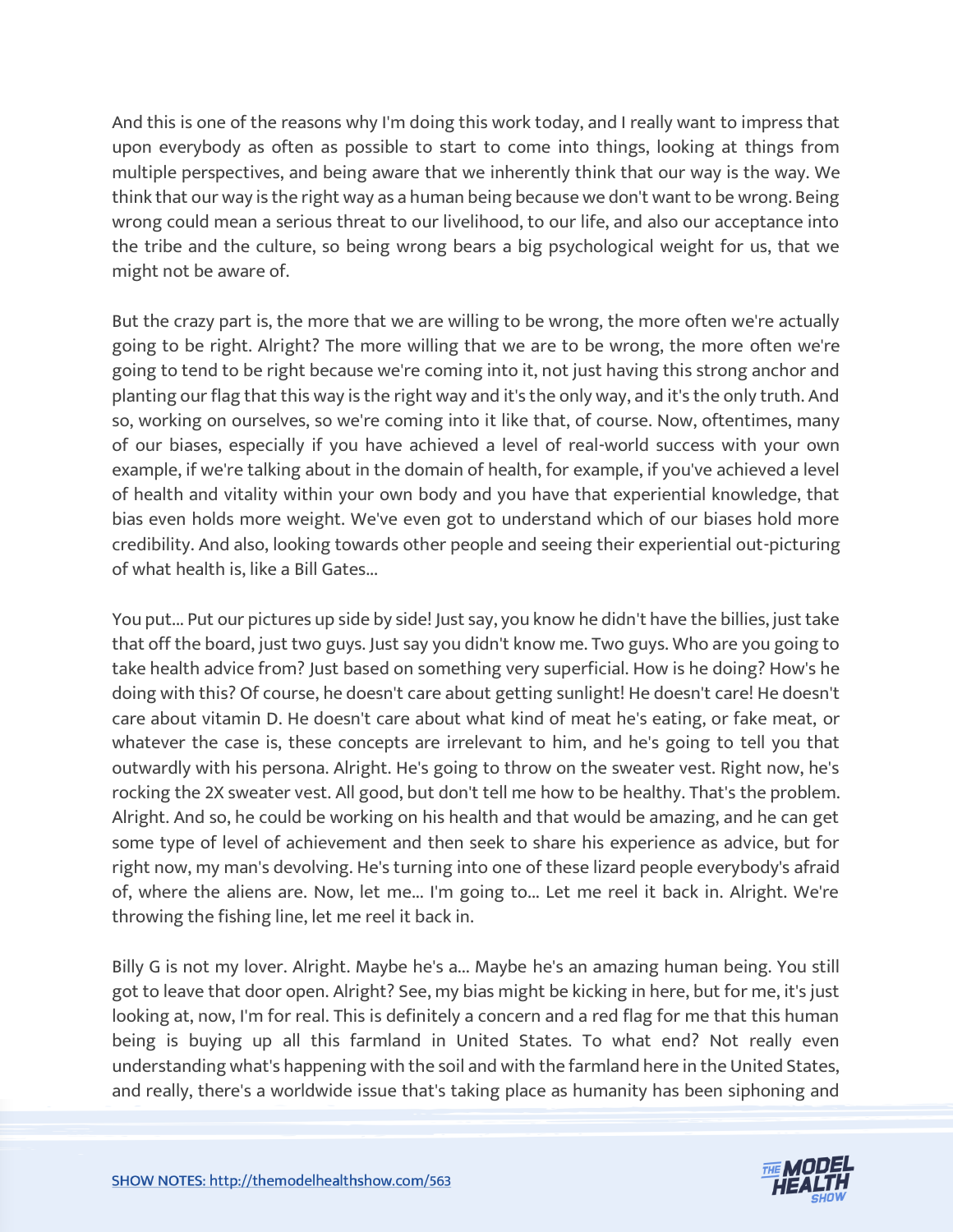abusing and taking advantage of our planet, that literally... This is the extent of it. Let me share this with you.

When you look in the mirror and you see yourself, everything that you see came from the Earth. Alright? When you're looking at yourself in the mirror, every single thing that you see looking back at you came from this planet. Every cell of your body came from the Earth. The Earth is alive, and you are an offspring of that. You are an example of the vitality of the planet. What happens when we break down and abuse and degrade our planet? We will inherently be degrading ourselves and our capacity to be great, to reach our potential, which, this is the beauty of this whole thing, is that being that we are human beings living at this time, our potential is limitless, but we have to be able to recognize that. And the point is, it's a lot more difficult to recognize that when we're not healthy. It's a lot more difficult to recognize that when we're outsourcing our potential and our belief to the media who has a vested interest in giving us this spoon-fed narrative about how things are, and that narrative is going to depend on which channel you're watching.

How is that? That's not science. That's not science. And you'll very rarely see a narrative disrupting idea on any of these channels. If it doesn't fit that narrative that they've been spoonfeeding you, you can lose viewership, lose stock prices, and ultimately, it's all about the money that's being made behind the scenes by grabbing our attention, unethically grabbing our attention, utilizing fear, because the vast majority of network news is just a constant cycle of fear, constant cycle of fear, and most folks don't realize this, but Harvard did a wonderful report where they were trying to express more transparency in where our major network news funding is coming from. So again, published by Harvard, which, for many folks, they're the top tier of prestige, and what they disclosed was, repeatedly, station after station, whether it's CNN or Fox or MSNBC or ABC, the primary funders for all of them included Vanguard and BlackRock, two massive financial management institutions driven to make money for their investors. Alright.

Is this about efficacy and education, or is it about making money? And you already know the answer to this, but the question is, are you still outsourcing your attention to these folks? And I'm so grateful for this time because this is offering up an opportunity for us to wake up to those things, to sometimes be shaken awake and say, you know what? I choose other than. This is not okay. This is not working for our society. Just take a look around and we can do better. As a matter of fact, we could do a lot better. But, again, it starts with education, empowerment, and sharing this with our communities and the people that we care about, so I encourage you to do that. Share this episode out with the people that you care about.

You can send this episode directly from the podcast app that you're listening on. And of course, [you could send this and share this on social media, take a screenshot of the episode, and please](https://themodelhealthshow.com/podcasts/robb-wolf-healing-the-earth/)